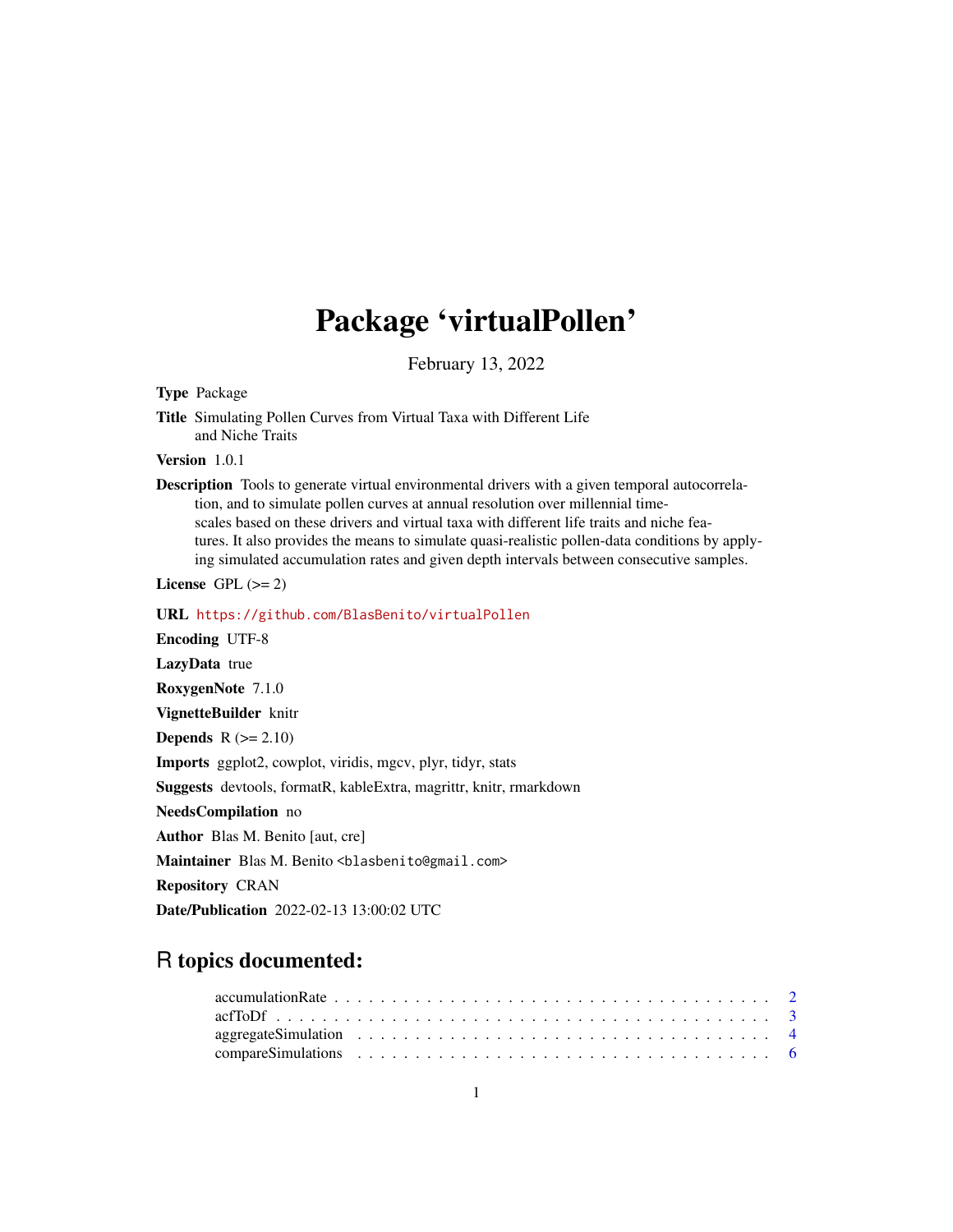# <span id="page-1-0"></span>2 accumulationRate

| $\overline{8}$ |
|----------------|
| - 8            |
| - 9            |
|                |
|                |
|                |
|                |
|                |
|                |
|                |
|                |
|                |
|                |
|                |
|                |
|                |

#### $\bf 30$  $\bf 30$

<span id="page-1-1"></span>accumulationRate *Accumulation rate*

# Description

Dataframe, output of [simulateAccumulationRate](#page-17-1).

# Usage

data(accumulationRate)

# Format

Dataframe with 5000 rows and the following columns: #' @return A dataframe with the following columns.

- *time*: numeric, time or age of the given case. Important: the time column goes from "left to right", meaning that oldest samples have the lowest values of age/time, and viceversa.
- *accumulation.rate*: numeric, in years per centimetre, simulated accumulation rate.
- *grouping*: integer, grouping variable to aggregate together (with [aggregateSimulation](#page-3-1)) samples deposited in the same centimetre according *accumulation.rate*.

#### Author(s)

Blas M. Benito <br/> <br/>blasbenito@gmail.com>

#### See Also

[simulateAccumulationRate](#page-17-1), [aggregateSimulation](#page-3-1)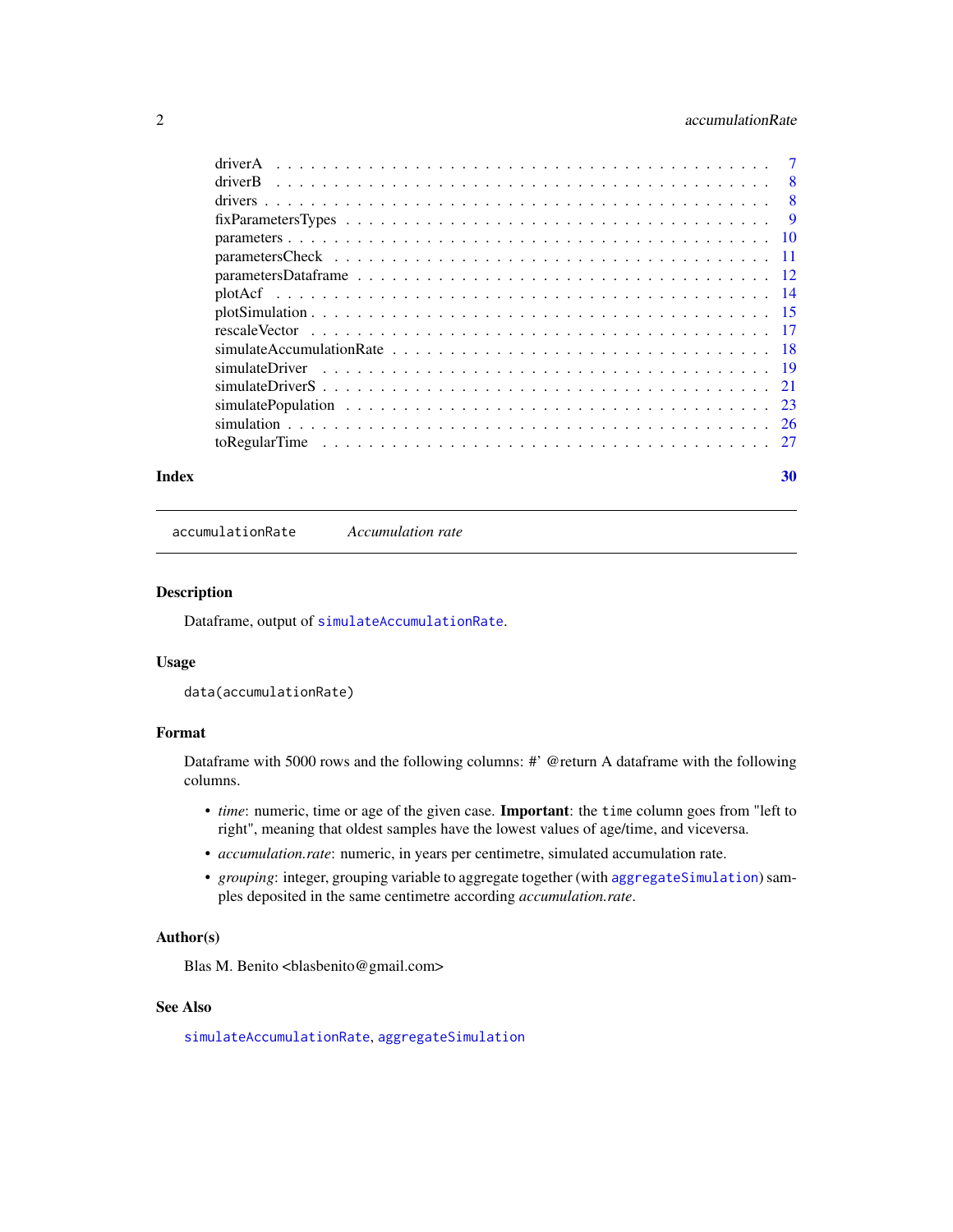<span id="page-2-1"></span><span id="page-2-0"></span>acfToDf *Computes temporal autocorrelation in a vector, and returns a dataframe for easy plotting.*

# Description

It reads a vector representing a time series, applies [acf](#page-0-0) for a given number of lags

# Usage

```
acfToDf(
 x = NULL,lag.max = 100,length.out = 10)
```
# Arguments

| $\mathsf{x}$ | numeric vector. Must represent a variable sampled at regular times.                       |  |
|--------------|-------------------------------------------------------------------------------------------|--|
| lag.max      | integer, number of lags over which to compute temporal autocorrelation.                   |  |
| length.out   | integer, total number of lags to consider for plotting. Should be a subset of<br>lag.max. |  |

# Details

This function computes temporal autocorrelation of a given vector using  $\alpha$ cf, and returns a dataframe ready for easy plotting with [plotAcf](#page-13-1).

# Value

A dataframe with the columns: #'

- *lag*: numeric, lag in the time units of x with a maximum determined by lag.max, and a number of unique values determined by length.out
- *[acf](#page-0-0)*: Pearson correlation index returned by the acf for a given number of lags for the given lag.
- *ci.max*: Maximum value of the confidence interval of acf.
- *ci.min*: Minimum value of the confidence interval of acf.

#### Author(s)

Blas M. Benito <br/> <br/>blasbenito@gmail.com>

# See Also

[acf](#page-0-0), [plotAcf](#page-13-1)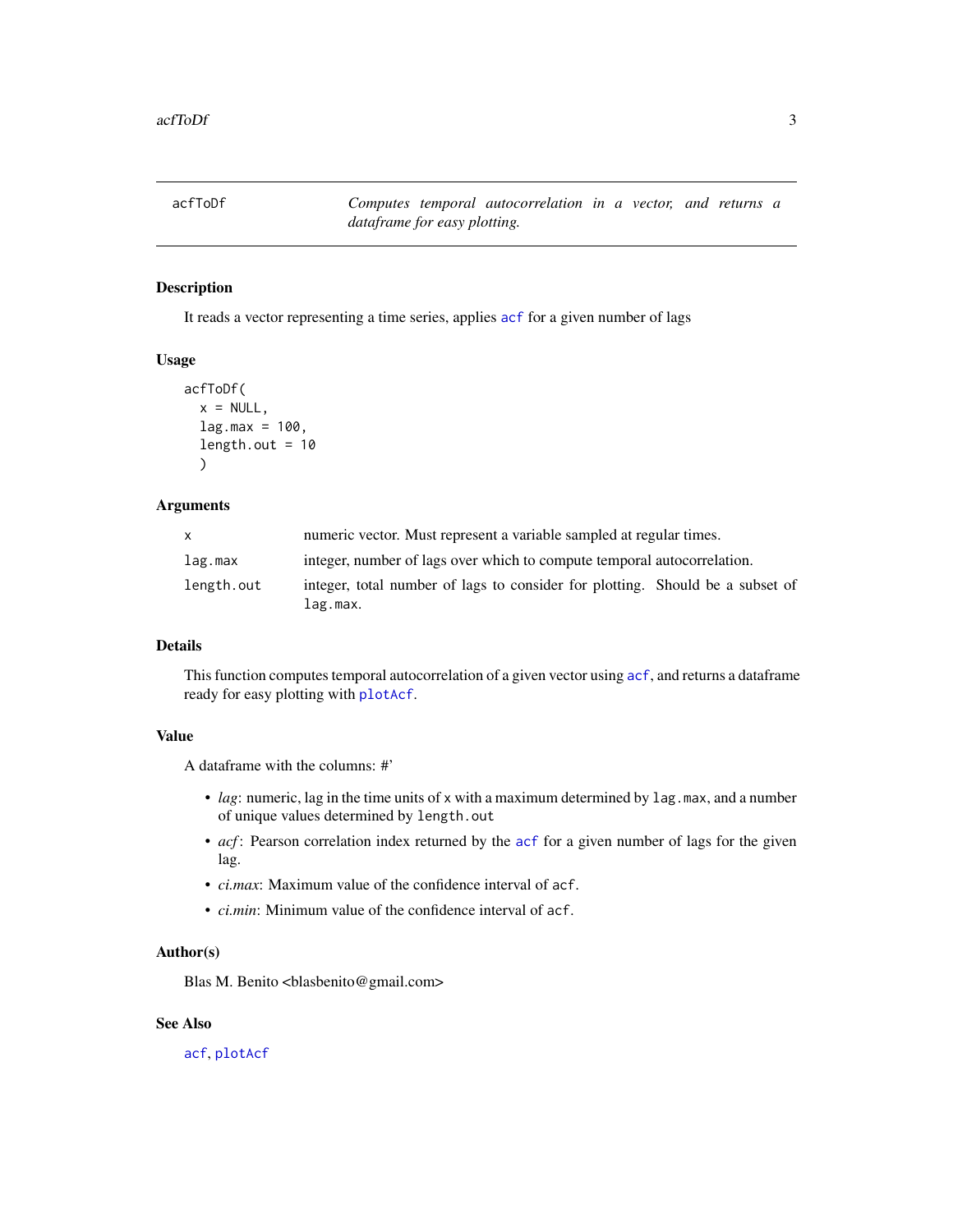#### Examples

```
#getting a driver
data(driverA)
#computing temporal autocorrelations
x.df <- acfToDf(
 x = driverA,
 lag.max = 1000,length.out = 100)
str(x.df)
#plotting output
plotAcf(x.df)
```
<span id="page-3-1"></span>aggregateSimulation *Aggregates the output of* [simulatePopulation](#page-22-1)*.*

## Description

Takes the output of [simulatePopulation](#page-22-1) and aggregates it into centimetres by following a sediment accumulation rate produced by [simulateAccumulationRate](#page-17-1). It further samples it at given depth intervals. It intends to simulate a pseudo-realistic sedimentation of the pollen produced by the simulation, and to apply a pollen-sampling pattern to a virtual pollen core.

#### Usage

```
aggregateSimulation(
  simulation.output=NULL,
  accumulation.rate=NULL,
  sampling.intervals=1
  )
```
#### Arguments

simulation.output

list, output of [simulatePopulation](#page-22-1).

accumulation.rate

dataframe, output of [simulateAccumulationRate](#page-17-1).

sampling.intervals

integer, numeric vector, depth interval or intervals between consecutive samples in centimetres. If 1, all samples are returned, if 2, returned samples are separated by 1 cm.

<span id="page-3-0"></span>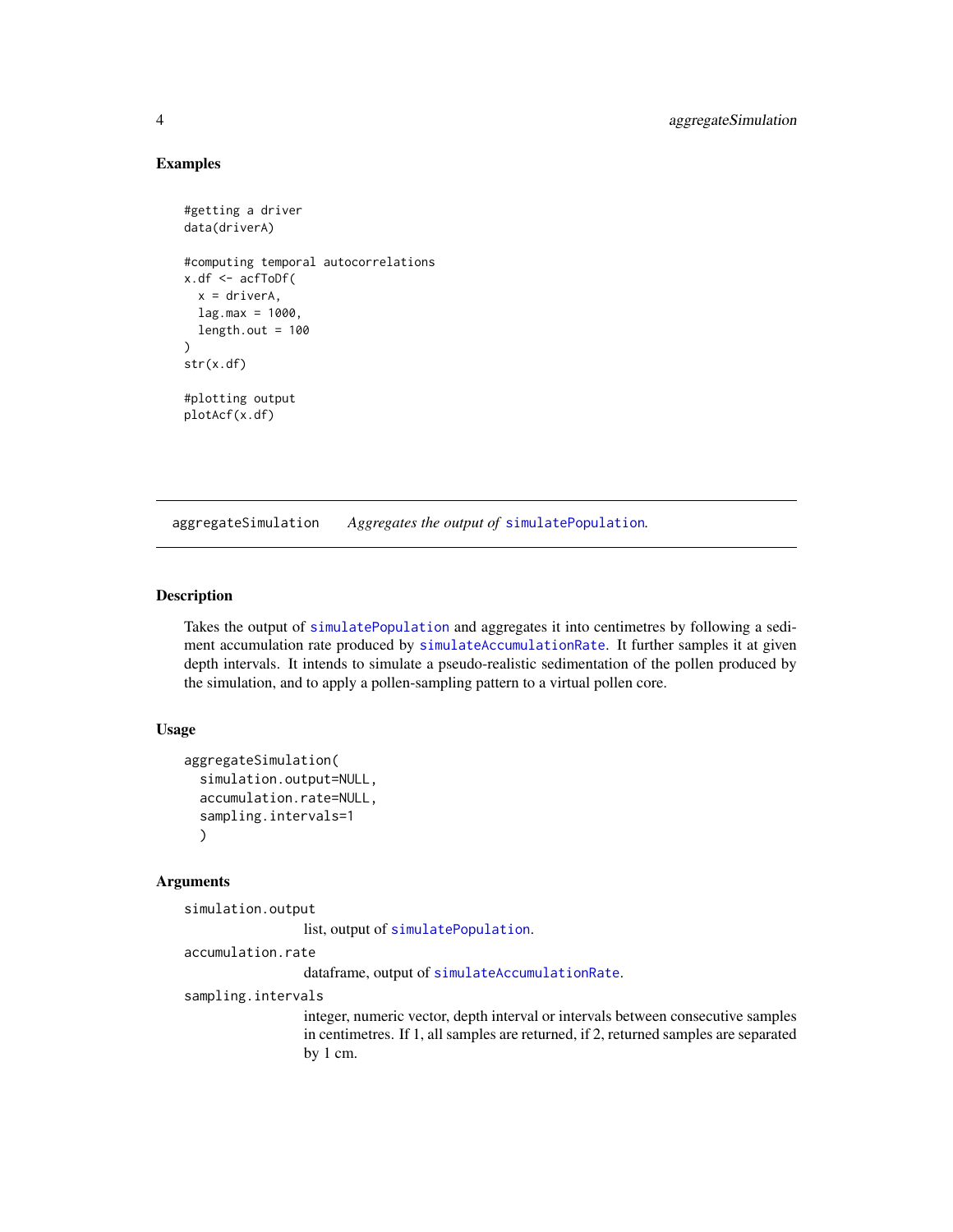# <span id="page-4-0"></span>Details

The function uses the values in the grouping column of the [simulateAccumulationRate](#page-17-1) output to aggregate together (by computing the mean) as many samples as cases in grouping have the same identificator. Output samples are identified by the average age of the samples within the given centimetre.

# Value

A list of dataframes with as many rows as virtual taxa were produced by [simulatePopulation](#page-22-1), and the following columns: column 1 is the original data, column 2 is the original data aggregated by the accumulation rate, columns 3 to n are the different sampling intervals defined by the user.

#### Author(s)

Blas M. Benito <br/> <br/> <br/> <br/> <br/> <br/> <br/> <br/> <br/> <br/> <br/> <br/> <br/> <br/> <br/> <br/> <br/> <br/><br/><br/><br/><<br/><<br/>s<br/>M. Benito <br/><br/> $\Theta$ <br/>gmail.com>

# See Also

[simulateAccumulationRate](#page-17-1), [simulatePopulation](#page-22-1)

# Examples

```
#getting example data
data(simulation)
data(accumulationRate)
#aggregating first simulation outcome
sim.output.aggregated <- aggregateSimulation(
simulation.output = simulation[1],
 accumulation.rate = accumulationRate,
 sampling.intervals = c(2,6))
#comparing simulations
par(mfrow = c(3,1))#notice the subsetting of the given column of the input list
plot(sim.output.aggregated[[1,1]]$Time,
sim.output.aggregated[[1,1]]$Pollen,
type = "l",
xlim = c(500, 1000),
main = "Annual"
\lambdaplot(sim.output.aggregated[[1,2]]$Time,
 sim.output.aggregated[[1,2]]$Pollen,
 type = "1",xlim = c(500, 1000),
main = "2cm"\lambdaplot(sim.output.aggregated[[1,3]]$Time,
sim.output.aggregated[[1,3]]$Pollen,
 type = "1",
```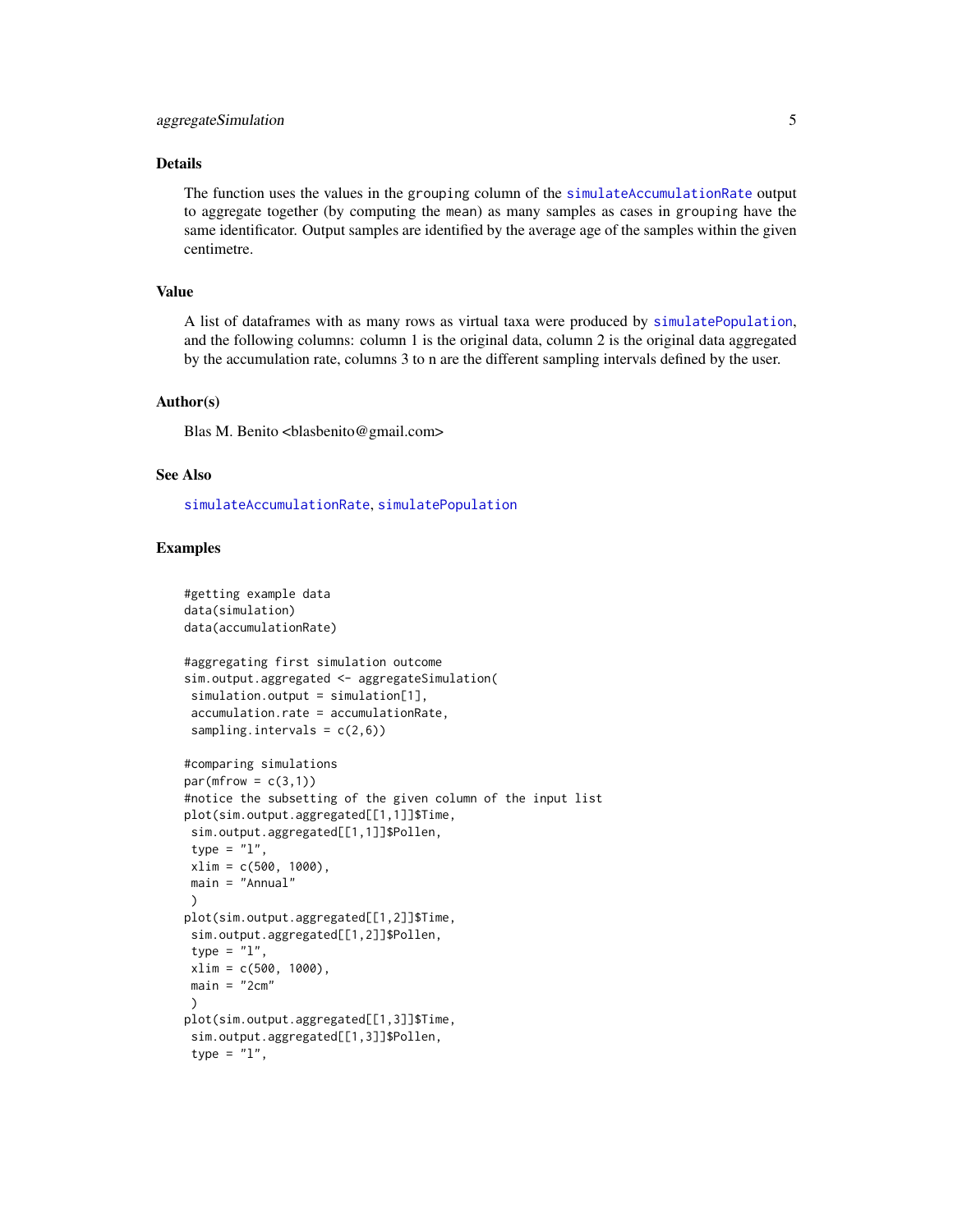```
xlim = c(500, 1000),
main = "6cm")
#check differences in nrow
nrow(sim.output.aggregated[[1,1]]) #original data
nrow(sim.output.aggregated[[1,2]]) #2cm
nrow(sim.output.aggregated[[1,3]]) #6cm intervals
```
<span id="page-5-1"></span>compareSimulations *Compares different simulations produced by* [simulatePopulation](#page-22-1)*.*

# Description

Plots together the results of different virtual taxa produced by a single run of [simulatePopulation](#page-22-1).

# Usage

```
compareSimulations(
  simulation.output = NULL,
  species = "all",
  filename = NULL,
  columns = "Pollen",
  time.zoom = NULL,
 width = 12,
  text.size = 20,
  title.size = 25,
 plot.title = ""
  )
```
# Arguments

| simulation.output |                                                                                                                                                                                                                                                                                                                 |
|-------------------|-----------------------------------------------------------------------------------------------------------------------------------------------------------------------------------------------------------------------------------------------------------------------------------------------------------------|
|                   | list, output of simulatePopulation.                                                                                                                                                                                                                                                                             |
| species           | a number or vector or numbers representing rows in the parameters data frame, or<br>a string or vector of strings referencing to the "label" column of the parameters<br>dataframe.                                                                                                                             |
| filename          | character string, name of output pdf file. If NULL or empty, no pdf is produced.                                                                                                                                                                                                                                |
| columns           | character string or vector of character strings with these possible values: "Pollen",<br>"Population.mature", "Population.immature", "Population.viable.seeds", "Suit-<br>ability", "Biomass.total", "Biomass.mature", "Biomass.immature", "Mortality.mature",<br>"Mortality.immature", "Driver.A", "Driver.B". |
| time.zoom         | vector of two numbers, indicating the beginnign and end of the time interval to<br>be plotted (i.e. "c(5000, 10000)")                                                                                                                                                                                           |
| width             | plot width in inches.                                                                                                                                                                                                                                                                                           |
|                   |                                                                                                                                                                                                                                                                                                                 |

<span id="page-5-0"></span>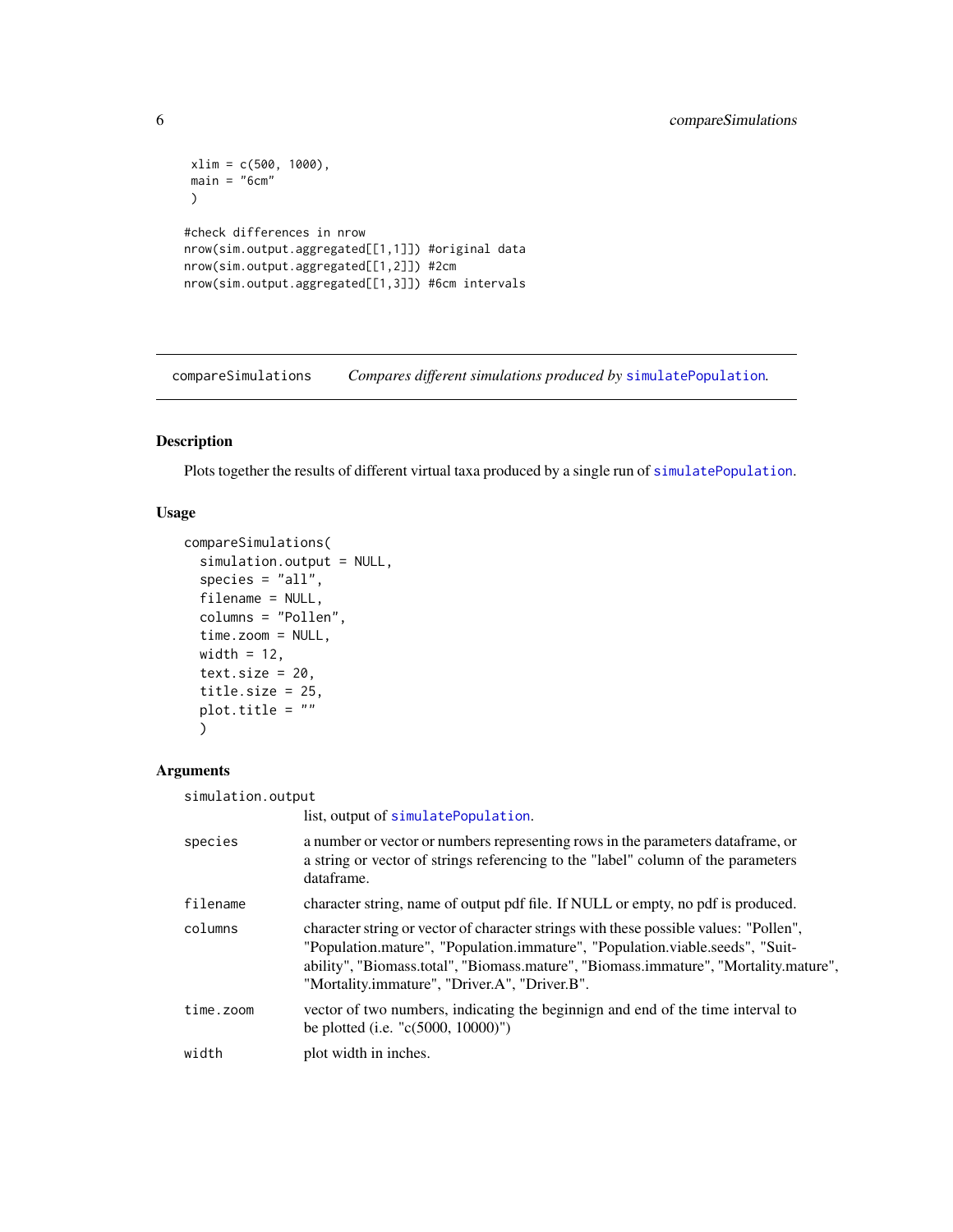#### <span id="page-6-0"></span>driver A and the contract of the contract of the contract of the contract of the contract of the contract of the contract of the contract of the contract of the contract of the contract of the contract of the contract of t

| text.size  | text size of the plot.                 |
|------------|----------------------------------------|
| title.size | plot title size.                       |
| plot.title | character string to use as plot title. |

# Details

The user can decide what virtual taxa to plot through the species argument, and what information to show throught the columns argument. Output is plotted on screen by default, and printed to pdf if the filename argument is filled.

#### Author(s)

Blas M. Benito <br/> <br/>blasbenito@gmail.com>

# See Also

[simulatePopulation](#page-22-1), [plotSimulation](#page-14-1)

# Examples

```
#getting example data
data(simulation)
#compare taxa 1, 2, and 3.
compareSimulations(simulation.output = simulation,
species = c(1, 2, 3),columns = c("Pollen", "Suitability"),
time.zoom = c(1000, 2000)
)
```
<span id="page-6-1"></span>driverA *Driver A*

#### Description

A vector of 5000 values (years) between 0 and 100 generated by [simulateDriver](#page-18-1) with a temporal autocorrelation significant for 600 years. It is meant to be used as input for [simulatePopulation](#page-22-1).

# Usage

data(driverA)

# Format

Numeric vector of length 5000.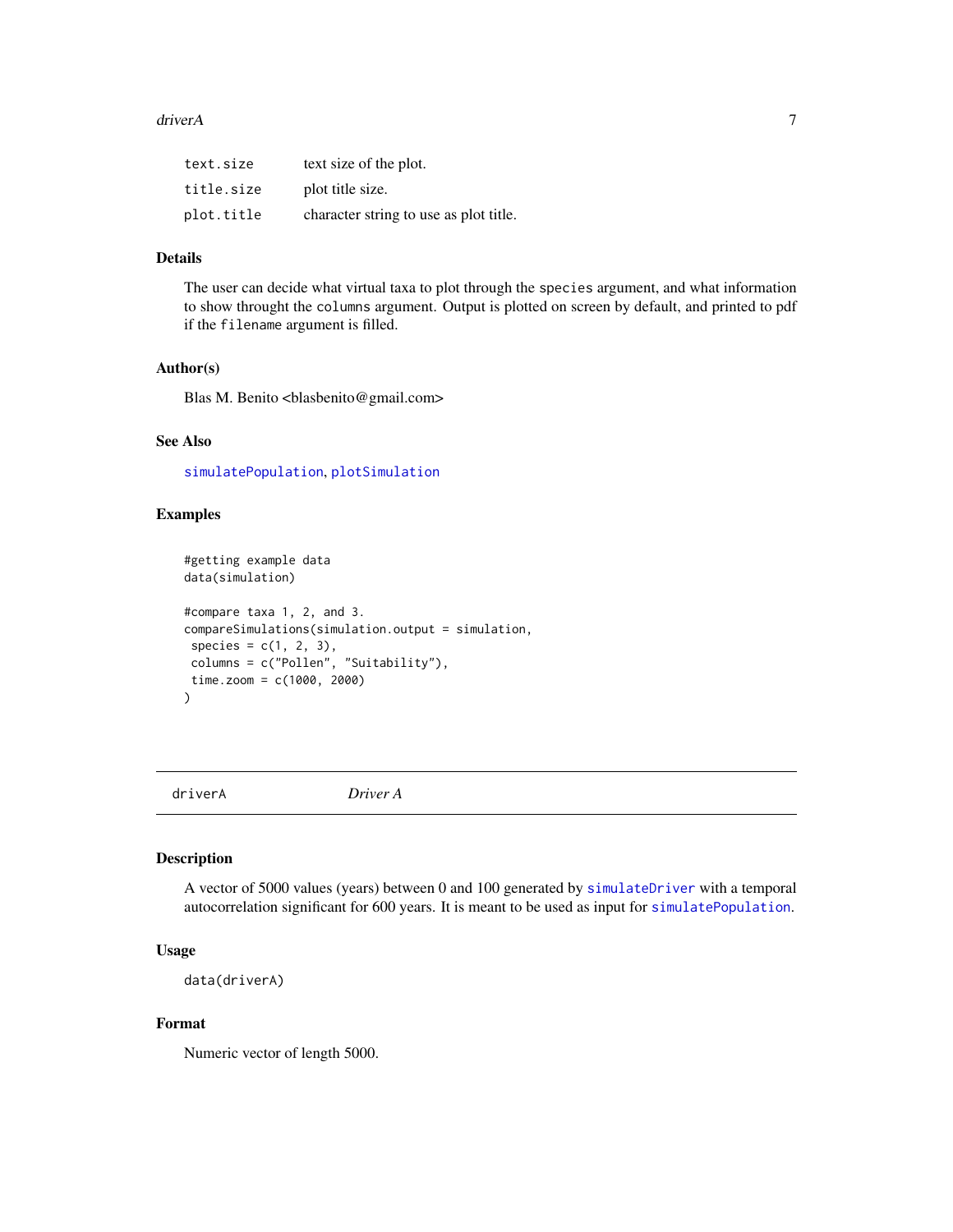<span id="page-7-0"></span>8 drivers and the contract of the contract of the contract of the contract of the contract of the contract of the contract of the contract of the contract of the contract of the contract of the contract of the contract of

#### Author(s)

Blas M. Benito <br/> <br/>blasbenito@gmail.com>

#### See Also

[simulateDriver](#page-18-1)

<span id="page-7-1"></span>driverB *Driver B*

#### Description

A vector of 5000 values (years) between 0 and 100 generated by [simulateDriver](#page-18-1) with a temporal autocorrelation significant for 600 years. It is meant to be used as input for [simulatePopulation](#page-22-1).

# Usage

data(driverB)

# Format

Numeric vector of length 5000.

#### Author(s)

Blas M. Benito <br/> <br/>blasbenito@gmail.com>

#### See Also

[simulateDriver](#page-18-1)

<span id="page-7-2"></span>drivers *Drivers with different temporal autocorrelation.*

# Description

A dataframe with 20000 rows and 4 columns (years) containing two drivers (A and B) generated by [simulateDriver](#page-18-1) with different temporal autocorrelations (200 and 600). Each driver represents a period of 5000 years. This dataset is is meant to be used as input for [simulatePopulation](#page-22-1)

#### Usage

```
data(drivers)
```
# Format

Dataframe with 4 columns and 20000 rows.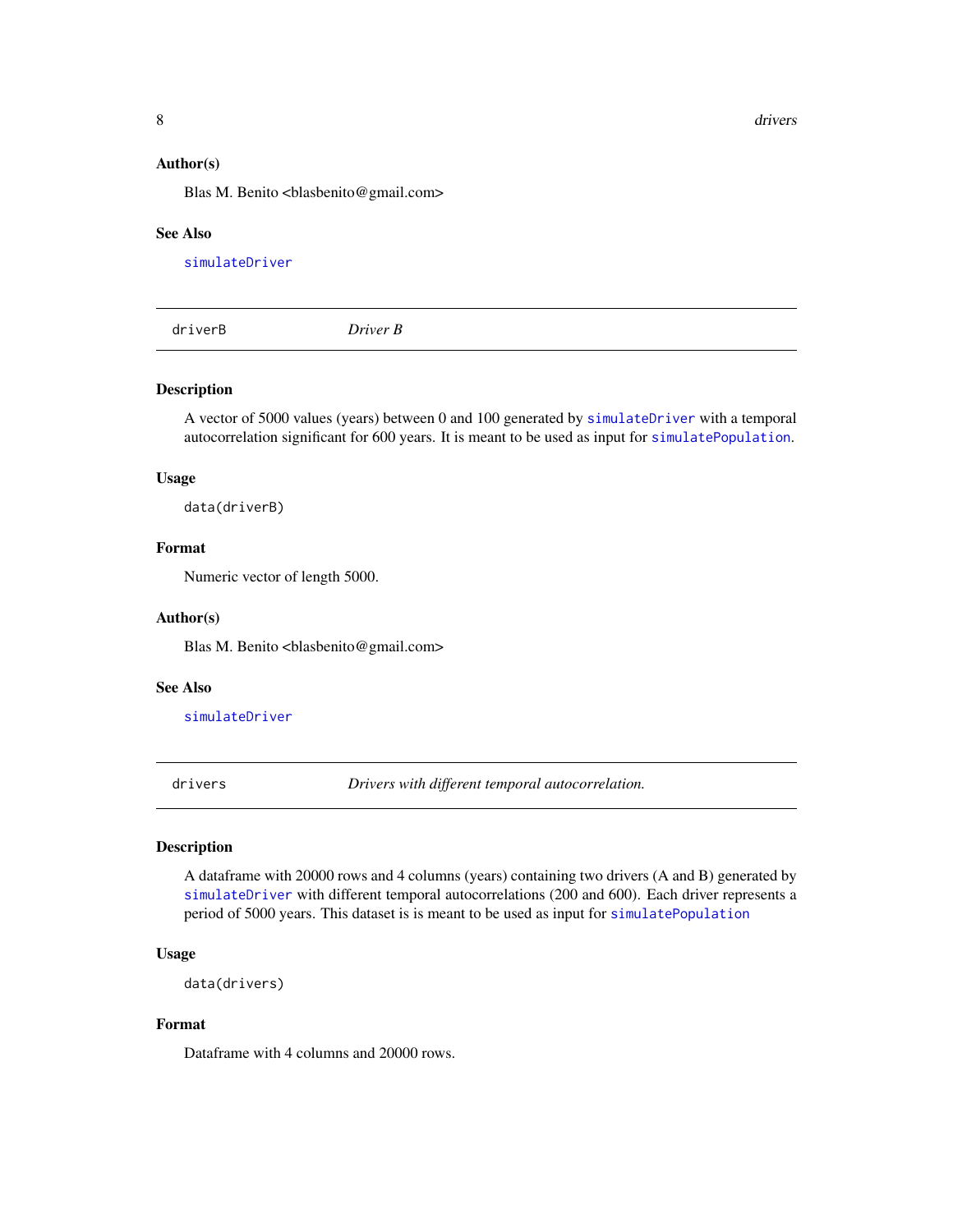# <span id="page-8-0"></span>fixParametersTypes 9

### Details

- *time* integer, represents time from 0 to 10000, where 0 is the oldest sample, and 10000 is the newest one (opposite to the general interpretation of age in palaeoecology!).
- *driver* character, values are A and B
- *autocorrelation.length* numeric, values are 200, 600, and 1800.
- *value* numeric, value of the driver for the given time, *driver*, and *autocorrelation.length*.

#### Author(s)

Blas M. Benito <br/> <br/>blasbenito@gmail.com>

#### See Also

[simulateDriver](#page-18-1)

<span id="page-8-1"></span>fixParametersTypes *Fix data types in a parameters dataframe.*

#### Description

It converts all columns (but the label one) of a parameters dataframe created by [parametersDataframe](#page-11-1) and filled by the user into type numeric, and checks the coherence of the parameters for each taxon. It provides feedback on the check results on screen for each taxon.

#### Usage

fixParametersTypes(x)

# Arguments

x dataframe resulting from [parametersDataframe](#page-11-1).

#### Value

Same dataframe provided in argument x but with fixed data types.

# Author(s)

Blas M. Benito <br/> <br/>blasbenito@gmail.com>

#### See Also

[parametersDataframe](#page-11-1)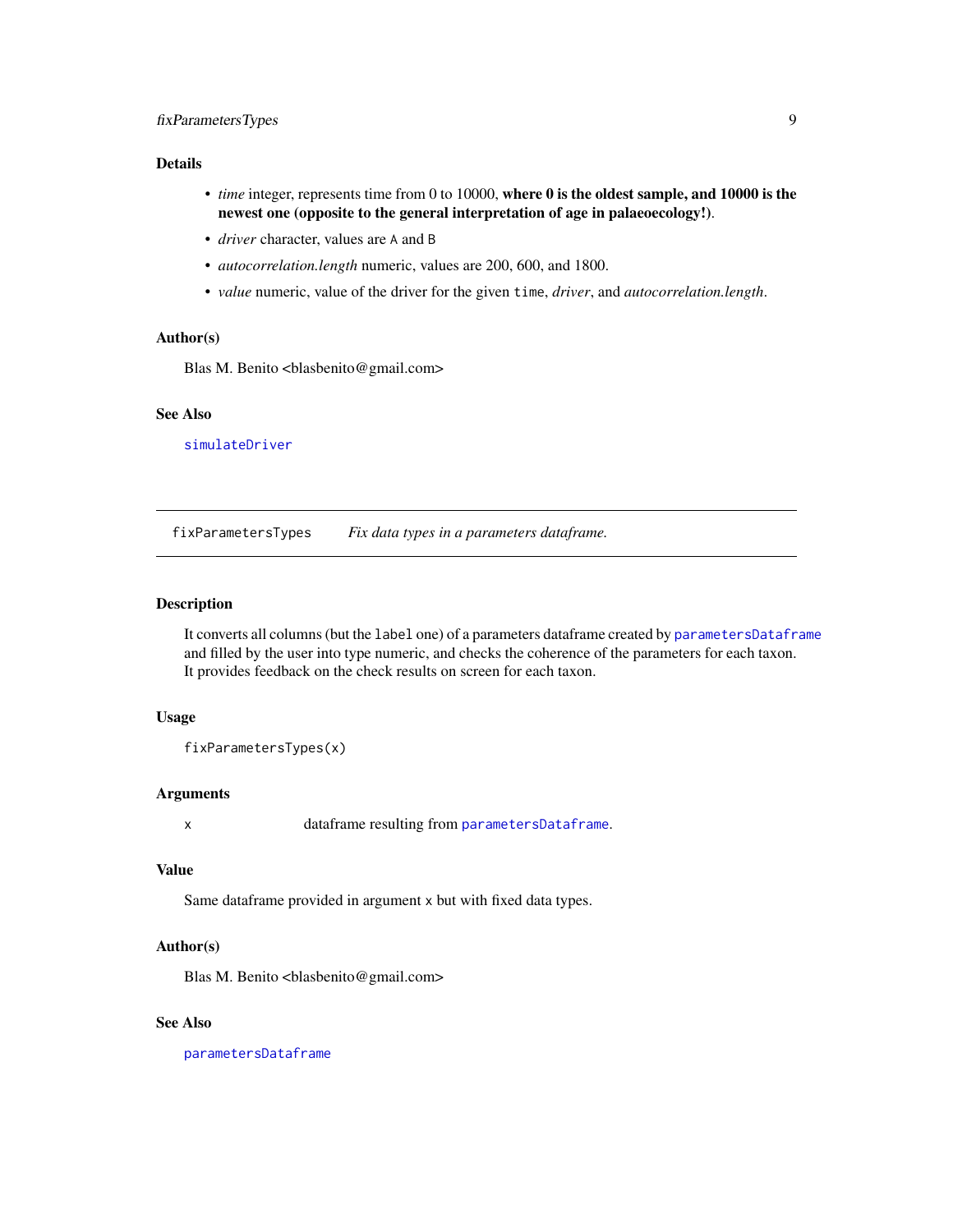#### Examples

```
parameters <- parametersDataframe(rows=1)
parameters[1,] <- c("Species 1", 50, 20, 2, 0.2, 0, 100, 1000, 1, 0, 50, 10, 0, 0, 600, 600)
parameters <- fixParametersTypes(x=parameters)
```
<span id="page-9-1"></span>parameters *Parameters of 4 virtual taxa.*

#### **Description**

A dataframe with the parameters of 4 virtual taxa. This dataset was generated by [parametersDataframe](#page-11-1) and [fixParametersTypes](#page-8-1). It is meant to be used as input for [simulatePopulation](#page-22-1). Its columns are:

#### Usage

data(parameters)

#### Format

Dataframe with 16 columns and 4 rows.

#### Details

- *label*: to store names (character string) of the virtual taxa.
- *maximum.age*: integer, maximum possible age of the individuals in years.
- *reproductive.age*: integer, age of sexual maturity in years.
- *fecundity*: integer, number of maximum viable seeds produced by a mature individual under fully suitable conditions.
- *growth.rate*: numeric, parameter of the logistic growth function.
- *pollen.control*: numeric in the interval [0, 1]. If 0, pollen productivity depends on environmental suitability only. The larger the number, biomass takes over environmental suitability in determining pollen productivity.
- *maximum.biomass*: integer, maximum biomass of the individuals.
- *carrying.capacity*: integer, maximum sum of biomass of the individuals. Very large carrying capacities plus a low maximum.biomass generates too many individuals for the simulation to remain efficient. Try to set carrying.capacity and maximum.biomass to carrying.capacity divided by biomass returns a number lower than 1000 (and even better if it is closer to 100).
- *driver.A.weight*: numeric in the interval [0, 1], represents the relative influence of the driver on environmental suitability.
- *driver.B.weight*: numeric in the interval [0, 1], represents the relative influence of the driver on environmental suitability. The sum of weights of drivers A and B should be 1.

<span id="page-9-0"></span>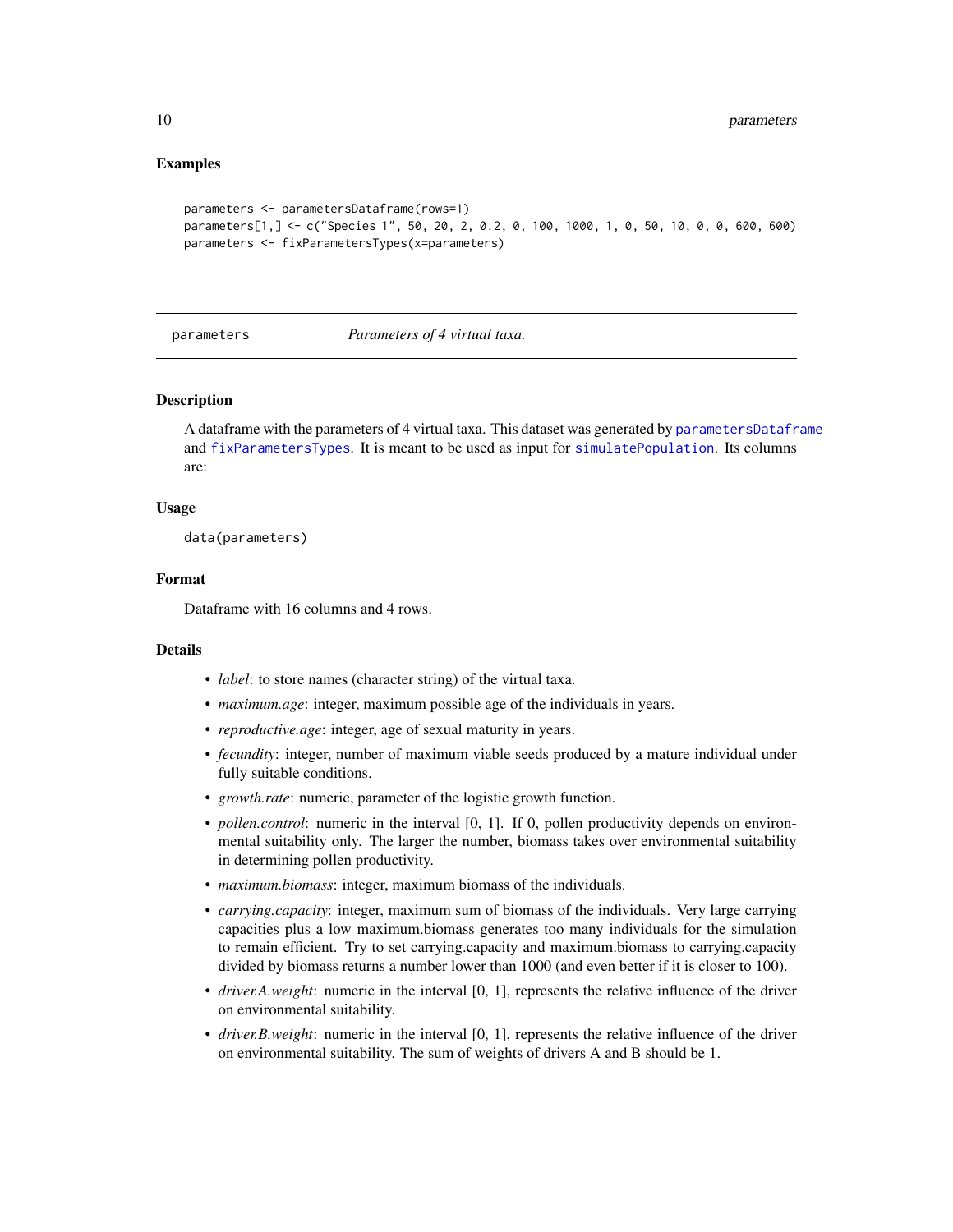# <span id="page-10-0"></span>parametersCheck 11

- *niche.A.mean*: numeric, in the same units as driver A. It is the mean of the normal function defining the response of the virtual taxa to driver A.
- *niche.A.sd*: numeric, in the same units as driver A. It is the standard deviation of the normal function defining the response of the virtual taxa to driver A.
- *niche.B.mean*: as above, but for driver B.
- *niche.B.sd*: as above, but for driver B.
- *autocorrelation.length.A*: numeric, only useful if several drivers generated with different autocorrelation lengths are available (and identified by the column autocorrelation.length) in the drivers argument provided to the [simulatePopulation](#page-22-1) function.
- *autocorrelation.length.B*: same as above.

# Author(s)

Blas M. Benito <br/>blasbenito@gmail.com>

# See Also

[parametersCheck](#page-10-1), [parametersDataframe](#page-11-1), [simulatePopulation](#page-22-1)

<span id="page-10-1"></span>parametersCheck *Plots main simulation parameters.*

# Description

Plots the environmental niche, fecundity, growth curve, and maturity age, of each virtual taxa in a parameters dataframe for [simulatePopulation](#page-22-1), to help the user in making choices while adjusting them.

#### Usage

```
parametersCheck(
 parameters,
  species = "all".driver.A = NULL,
  driver.B = NULL,
  drivers = NULL,
  filename = NULL
  )
```
### Arguments

parameters the parameters dataframe.

species if "all" or "ALL", all species in "parameters" are plotted. It also accepts a vector of numbers representing the rows of the selected species, or a vector of names of the selected species.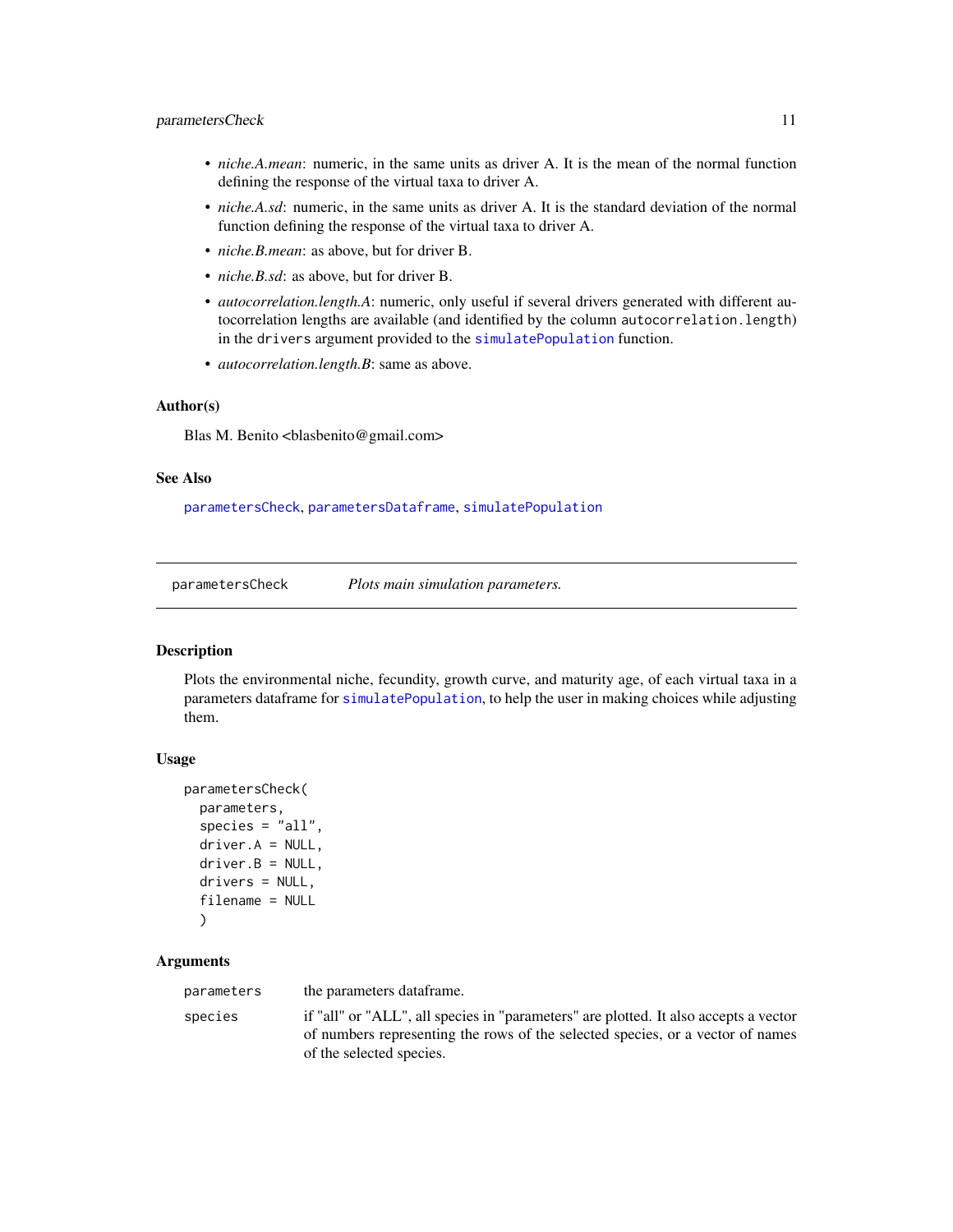<span id="page-11-0"></span>

| driver.A | numeric vector with driver values.            |
|----------|-----------------------------------------------|
| driver.B | numeric vector with driver values.            |
| drivers  | dataframe with drivers                        |
| filename | character string, filename of the output pdf. |

#### Details

The function prints the plot, can save it to a pdf file if filename is provided, and returns a [ggplot2](#page-0-0) object. Priority is given to drivers introduced through the drivers argument.

# Value

A [ggplot2](#page-0-0) object.

# Author(s)

Blas M. Benito <br/> <br/>blasbenito@gmail.com>

#### See Also

[parametersDataframe](#page-11-1), [fixParametersTypes](#page-8-1)

# Examples

```
#getting data
data(parameters)
data(drivers)
#plotting parameters
parametersCheck(
 parameters = parameters,
 drivers = drivers
 )
```
<span id="page-11-1"></span>parametersDataframe *Generates a template dataframe to contain simulation parameters.*

# Description

Generates the dataframe structure needed to contain the parameters used as input for the [simulatePopulation](#page-22-1) function.

#### Usage

```
parametersDataframe(rows=1)
```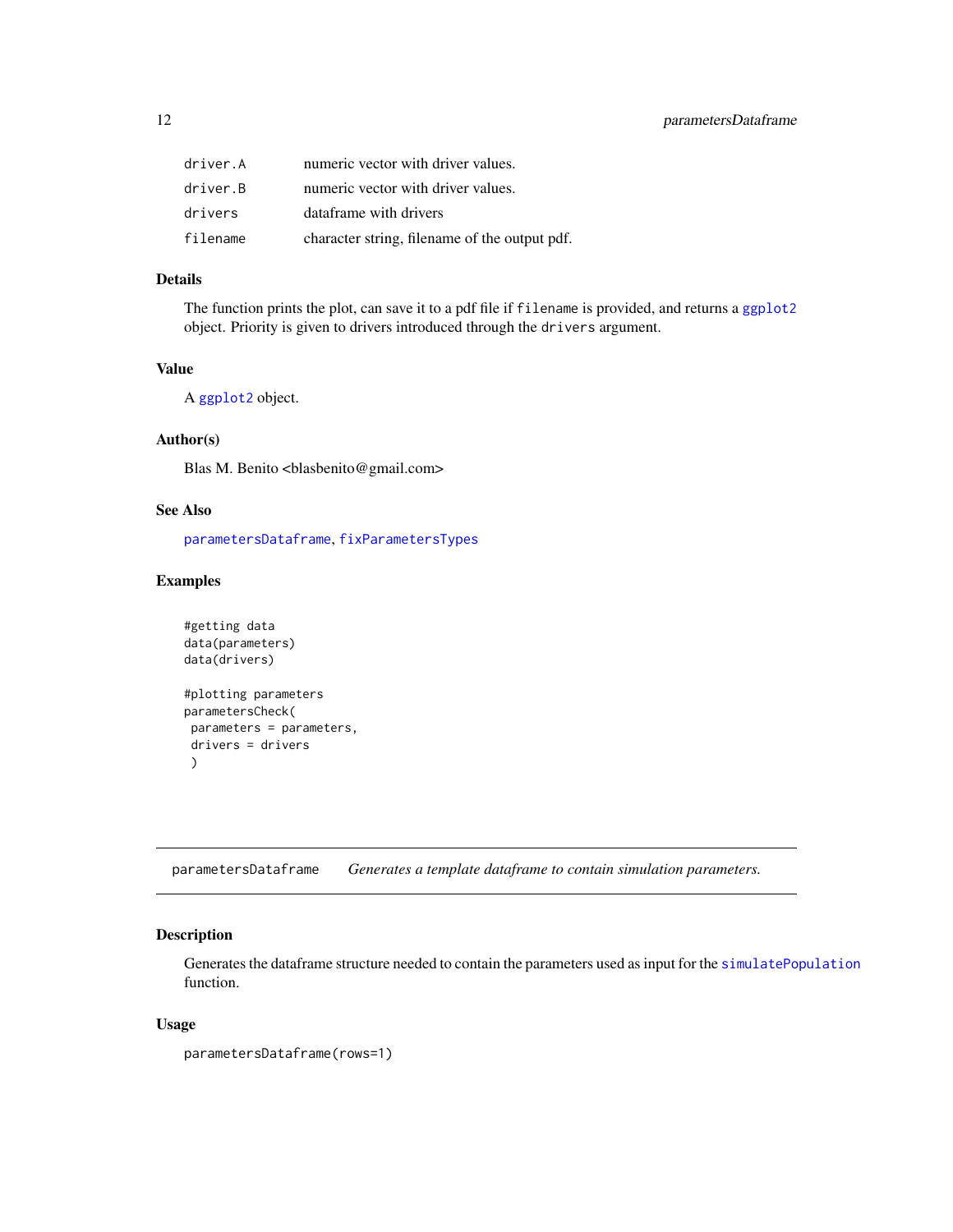#### Arguments

rows integer, number of rows in the output dataframe.

#### Details

The resulting dataframe can either be filled manually through vectors, as shown in the example (but this requires to use the function [fixParametersTypes](#page-8-1) once the dataframe is completed), or can be edited manually in Rstudio by installing the [editData](https://CRAN.R-project.org/package=editData) package.

#### Value

A dataframe filled with NA values and the columns:

- *label*: to store names (character string) of the virtual taxa.
- *maximum.age*: integer, maximum possible age of the individuals in years.
- *reproductive.age*: integer, age of sexual maturity in years.
- *fecundity*: integer, number of maximum viable seeds produced by a mature individual under fully suitable conditions.
- *growth.rate*: numeric, parameter of the logistic growth function.
- *pollen.control*: numeric in the interval [0, 1]. If 0, pollen productivity depends on environmental suitability only. The larger the number, biomass takes over environmental suitability in determining pollen productivity.
- *maximum.biomass*: integer, maximum biomass of the individuals.
- *carrying.capacity*: integer, maximum sum of biomass of the individuals. Very large carrying capacities plus a low maximum.biomass generates too many individuals for the simulation to remain efficient. Try to set carrying.capacity and maximum.biomass to carrying.capacity divided by biomass returns a number lower than 1000 (and even better if it is closer to 100).
- *driver.A.weight*: numeric in the interval [0, 1], represents the relative influence of the driver on environmental suitability.
- *driver.B.weight*: numeric in the interval [0, 1], represents the relative influence of the driver on environmental suitability. The sum of weights of drivers A and B should be 1.
- *niche.A.mean*: numeric, in the same units as driver A. It is the mean of the normal function defining the response of the virtual taxa to driver A.
- *niche.A.sd*: numeric, in the same units as driver A. It is the standard deviation of the normal function defining the response of the virtual taxa to driver A.
- *niche.B.mean*: as above, but for driver B.
- *niche.B.sd*: as above, but for driver B.
- *autocorrelation.length.A*: numeric, only useful if several drivers generated with different autocorrelation lengths are available (and identified by the column autocorrelation.length) in the drivers argument provided to the [simulatePopulation](#page-22-1) function.
- *autocorrelation.length.B*: same as above.

#### Author(s)

Blas M. Benito <br/> <br/>blasbenito@gmail.com>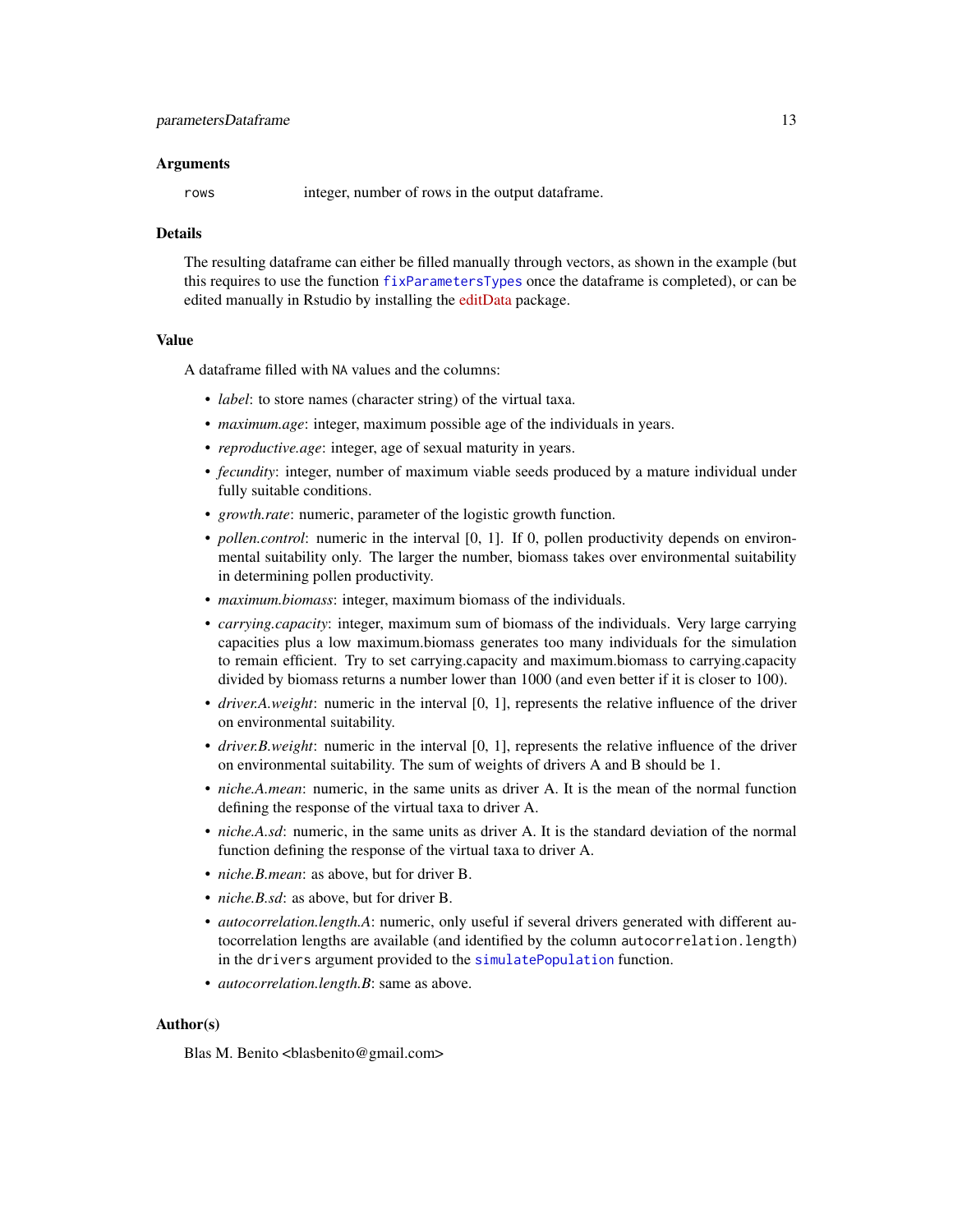# <span id="page-13-0"></span>See Also

[simulatePopulation](#page-22-1), [fixParametersTypes](#page-8-1)

# Examples

#generating the template parameters <- parametersDataframe(rows=1)

#filling it with a vector parameters[1,] <- c("Species 1", 50, 20, 2, 0.2, 0, 100, 1000, 1, 0, 50, 10, 0, 0, 600, 600)

<span id="page-13-1"></span>plotAcf *Plots results of* [acfToDf](#page-2-1)*.*

# Description

Plots a dataframe resulting from [acfToDf](#page-2-1) by using [ggplot2](#page-0-0).

# Usage

```
plotAcf(
  x = NULL,plot.title = ""
  \lambda
```
# Arguments

| x          | dataframe, output of acfToDf      |
|------------|-----------------------------------|
| plot.title | string, title of the output plot. |

# Value

A ggplot object

# Author(s)

Blas M. Benito <br/> <br/>blasbenito@gmail.com>

# See Also

[acfToDf](#page-2-1)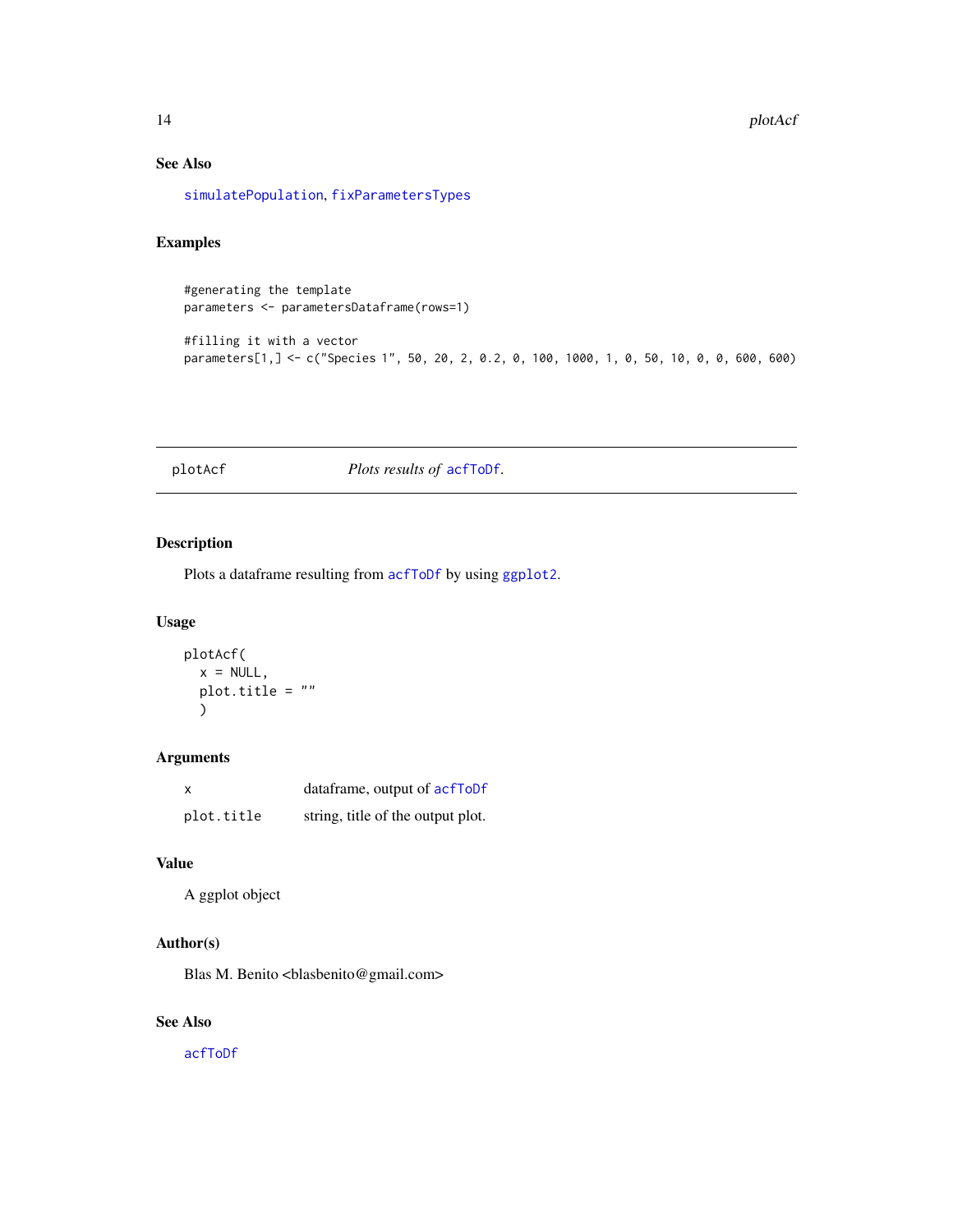# <span id="page-14-0"></span>plotSimulation 15

# Examples

```
#getting a driver
data(driverA)
#computing temporal autocorrelations
x.df <- acfToDf(
  x = driverA,
  lag.max = 1000,length.out = 100\mathcal{L}str(x.df)
#plotting output
plotAcf(x.df)
```
<span id="page-14-1"></span>plotSimulation *Plots results of* [simulatePopulation](#page-22-1)*.*

#### Description

This function takes as input the output of [simulatePopulation](#page-22-1), and plots the pollen abundance, number of individuals, biomass, driver, and environmnetal suitability of each simulation outcome.

# Usage

```
plotSimulation(
  simulation.output = NULL,
  species = "all",burnin = FALSE,filename = NULL,
  time.zoom = NULL,
  panels = c("Driver A",
           "Driver B",
           "Suitability",
           "Population",
           "Mortality",
           "Biomass",
           "Pollen"
           ),
 plot.title = NULL,
width = 12,
 text.size = 20,
 title.size = 25,
line.size = 1
)
```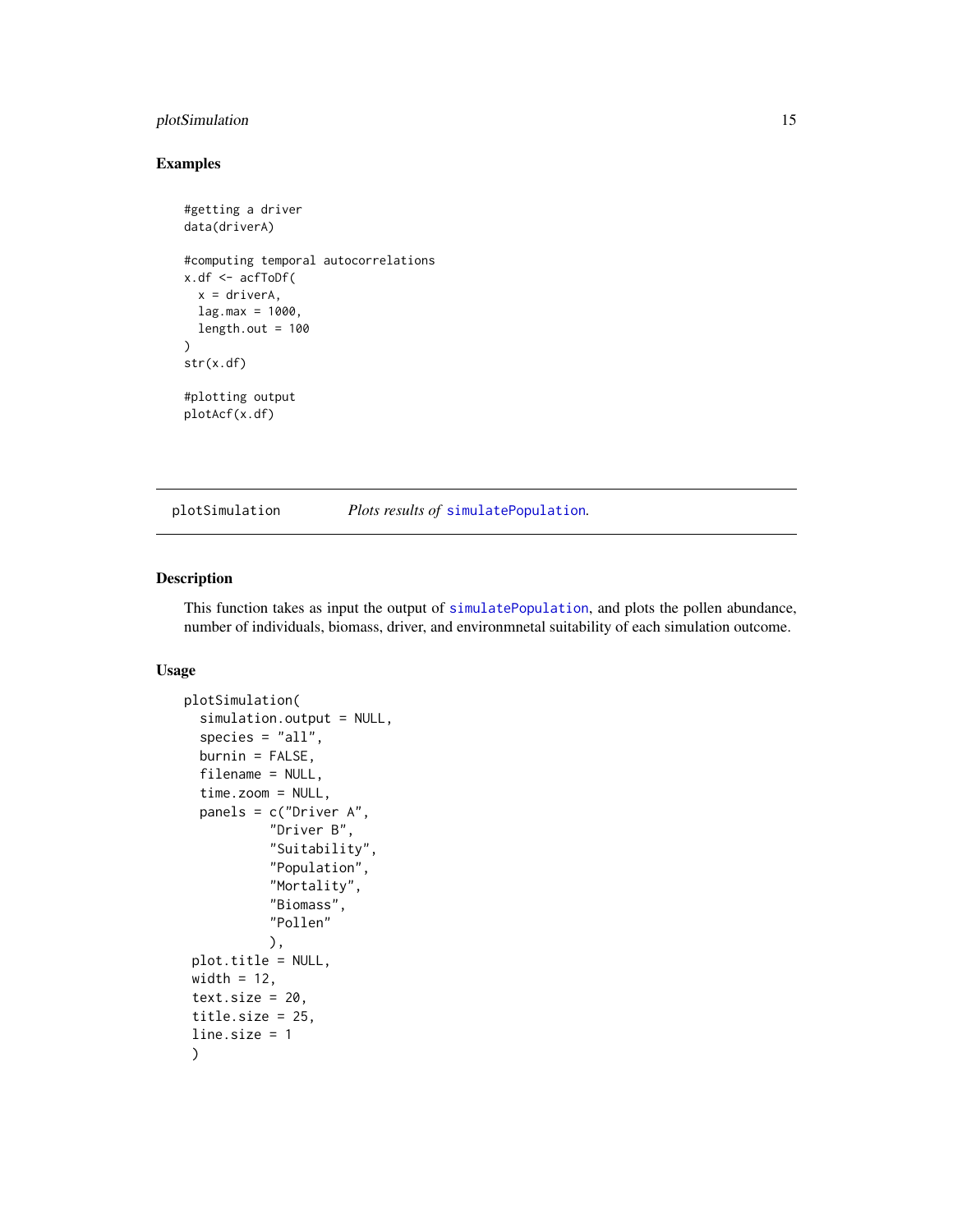# Arguments

| simulation.output |                                                                                                                                                                                    |  |  |  |
|-------------------|------------------------------------------------------------------------------------------------------------------------------------------------------------------------------------|--|--|--|
|                   | output of simulatePopulation.                                                                                                                                                      |  |  |  |
| species           | a number or vector of numbers representing rows in the parameters dataframe, or<br>a string or vector of strings referencing to the "label" column of the parameters<br>dataframe. |  |  |  |
| burnin            | if FALSE, burn-in period is not considered in the model.                                                                                                                           |  |  |  |
| filename          | character string, name of output pdf file. If NULL or empty, no pdf is produced.<br>It shouldn't include the extension of the output file.                                         |  |  |  |
| time.zoom         | vector of two numbers indicating the beginnign and end of the time interval to<br>be plotted (i.e. " $c(5000, 10000)$ ")                                                           |  |  |  |
| panels            | character string or vector of character strings with these possible values: "Driver<br>A", "Driver B", "Suitability", "Population", "Mortality", "Biomass", "Pollen".              |  |  |  |
| plot.title        | character string to use as plot title.                                                                                                                                             |  |  |  |
| width             | plot width in inches.                                                                                                                                                              |  |  |  |
| text.size         | text size of the plot.                                                                                                                                                             |  |  |  |
| title.size        | plot title size.                                                                                                                                                                   |  |  |  |
| line.size         | size of lines in plots.                                                                                                                                                            |  |  |  |

# Details

The user can decide what virtual taxa to plot (argument species), and what information to show throught the panels argument. Output is plotted on screen by default, and printed to pdf if the filename argument is filled.

# Author(s)

Blas M. Benito <br/> <br/>blasbenito@gmail.com>

#### See Also

[simulatePopulation](#page-22-1), [compareSimulations](#page-5-1)

# Examples

```
#getting example data
data(simulation)
```

```
#plot first simulation
plotSimulation(simulation.output = simulation[[1]])
```
<span id="page-15-0"></span>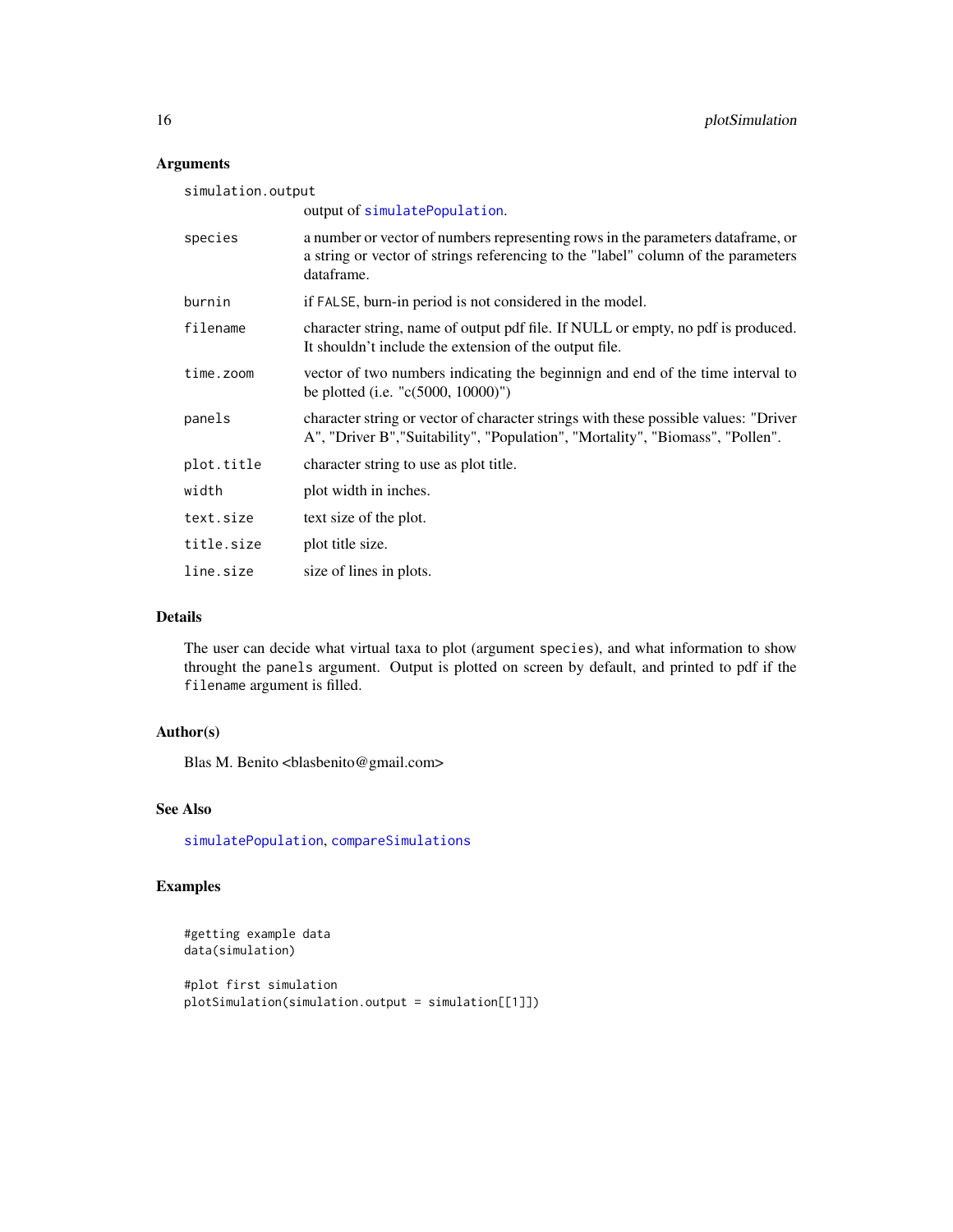<span id="page-16-1"></span><span id="page-16-0"></span>

# Description

Takes a numeric vector x and rescales it within the values given by new.min and new.max.

# Usage

```
rescaleVector(
  x = rnorm(100),
  new.min = 0,new.max = 100,integer = FALSE
  \mathcal{L}
```
# Arguments

| <b>X</b> | numeric vector to be rescaled.                                                          |
|----------|-----------------------------------------------------------------------------------------|
| new.min  | numeric, new minimum value for x. Default is 0.                                         |
| new.max  | numeric, new maximum value for x. Default is 100.                                       |
| integer  | boolean, if TRUE, output vector is returned as vector of integers. Default is<br>FALSE. |

# Value

A vector of the same length as x rescaled between output.min and output.max.

# Author(s)

Blas M. Benito <br/> <br/>blasbenito@gmail.com>

# Examples

```
#generating example data
x = rnorm(100)#as float
x.float <- rescaleVector(
  x = x,
  new.min = 0,new.max = 100,integer = FALSE
  )
#as integer
x.integer <- rescaleVector(
  x = x,
```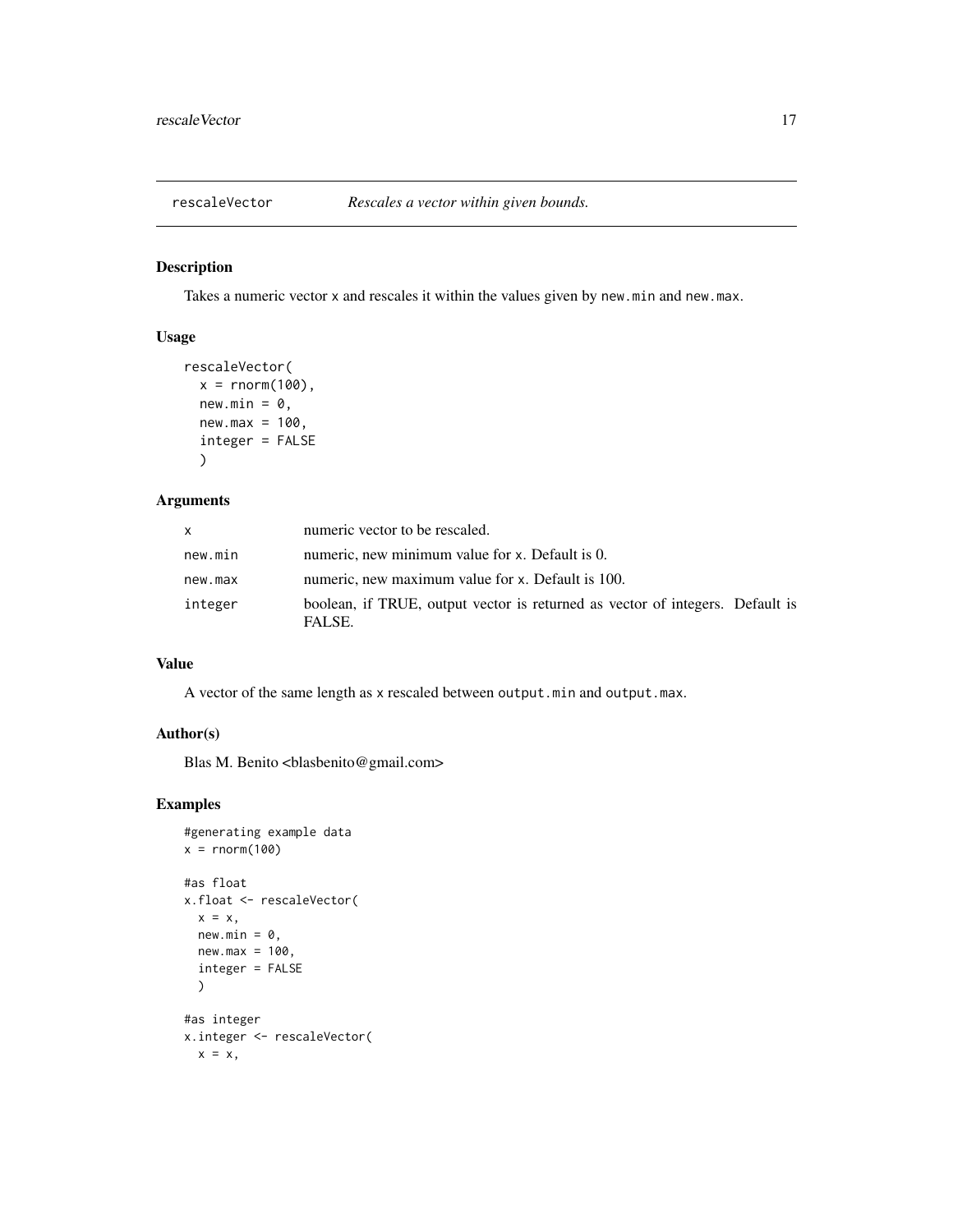```
new.min = 0,new.max = 100,integer = TRUE
\lambda
```
<span id="page-17-1"></span>simulateAccumulationRate

*Simulates a virtual sediment accumulation rate.*

# Description

Generates a virtual sediment accumulation rate to be applied to the results of [simulatePopulation](#page-22-1).

# Usage

```
simulateAccumulationRate(
  seed=50,
  time=1:1000,
 output.min=10,
  output.max=40,
 direction=1,
 plot=TRUE
  )
```
# Arguments

| seed       | integer, seed to be used by set. seed to configure the state of the pseudo-random<br>number generator. It defines the shape of the curve.                                                                                              |
|------------|----------------------------------------------------------------------------------------------------------------------------------------------------------------------------------------------------------------------------------------|
| time       | vector of time values (ideally the same used to generate the simulations). <b>Im-</b><br><b>portant</b> : the time column goes from "left to right", meaning that oldest samples<br>have the lowest values of age/time, and viceversa. |
| output.min | numeric, in years per centimetre, minimum sediment accumulation rate (10 by<br>default).                                                                                                                                               |
| output.max | numeric, in years per centimetre, maximum sediment accumulation rate (40 bu<br>default).                                                                                                                                               |
| direction  | integer, values 1 or -1, to invert the resulting accumulation rate.                                                                                                                                                                    |
| plot       | boolean, plots output accumulation rate if TRUE.                                                                                                                                                                                       |

# Details

The accumulation rate curve is generated through a random walk smoothed by a GAM model. The value of the seed argument changes the shape of the curve, but the user has no more control than trying different values to achieve a curve closer to the desired one. If plot is set to TRUE, the accumulation rate curve is printed on screen, but not exported to pdf.

<span id="page-17-0"></span>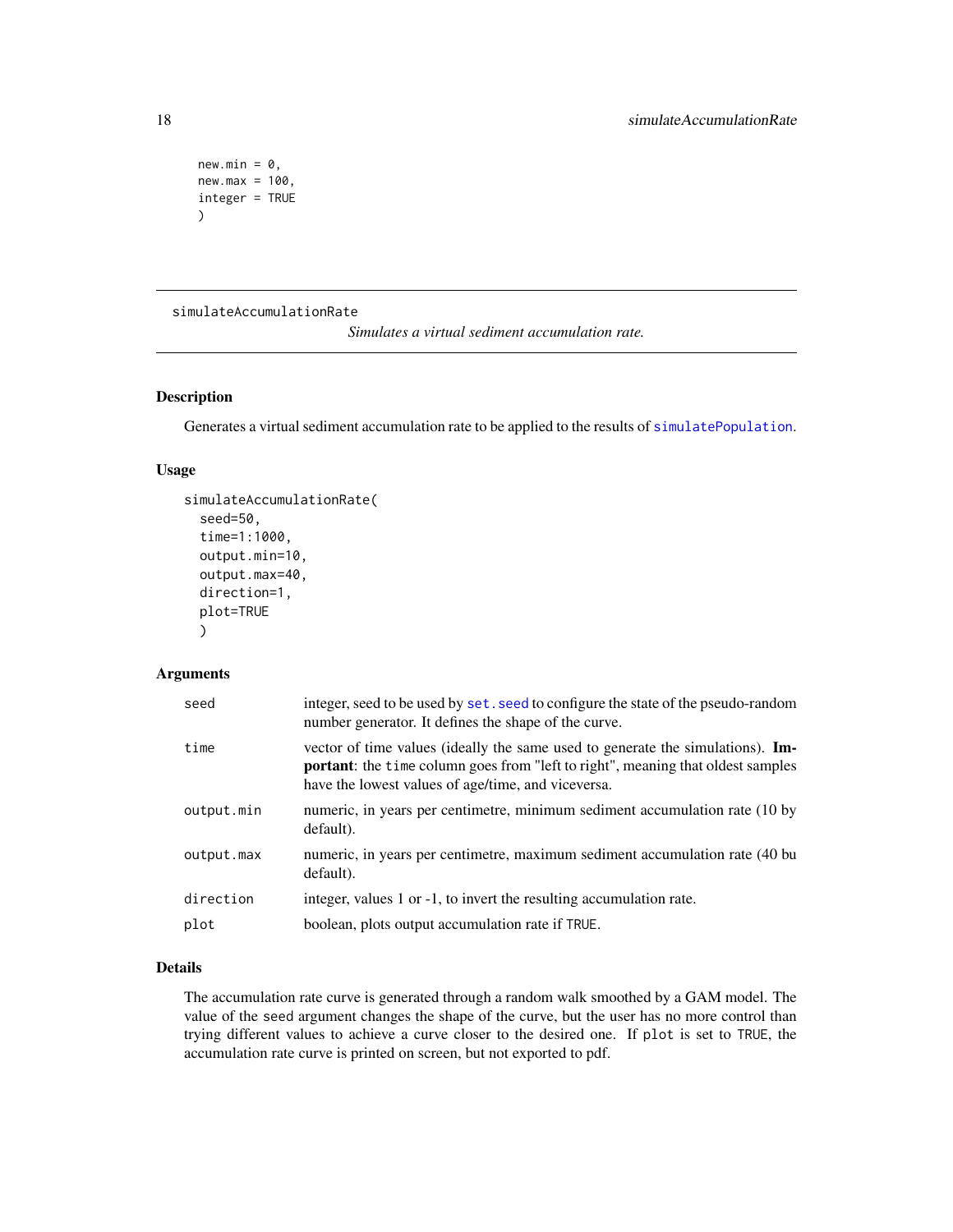# <span id="page-18-0"></span>simulateDriver 19

# Value

A dataframe like [accumulationRate](#page-1-1), with the following columns:

- *time*: numeric, time or age of the given case.
- *accumulation.rate*: numeric, in years per centimetre, simulated accumulation rate.
- *grouping*: integer, grouping variable to aggregate together (with [aggregateSimulation](#page-3-1)) samples deposited in the same centimetre according *accumulation.rate*.

#### Author(s)

Blas M. Benito <br/> <br/>blasbenito@gmail.com>

# See Also

[simulatePopulation](#page-22-1), [aggregateSimulation](#page-3-1)

#### Examples

```
acc.rate <- simulateAccumulationRate(
seed = 50,
time = 1:1000,output.min = 10,
output.max = 40,direction = 1,
plot = TRUE
 )
str(acc.rate)
```
<span id="page-18-1"></span>simulateDriver *Generates a random time series with temporal autocorrelation.*

#### Description

Generates a vector of the same legnth as the time argument, with a temporal autocorrelation length close to the defined by autocorrelation.length, and a range within output.min and output.max. The output of this function is intended to be used as an input to the function [simulatePopulation](#page-22-1). Important: note that the variable time runs from left to right in [simulatePopulation](#page-22-1), with lower values representing older samples.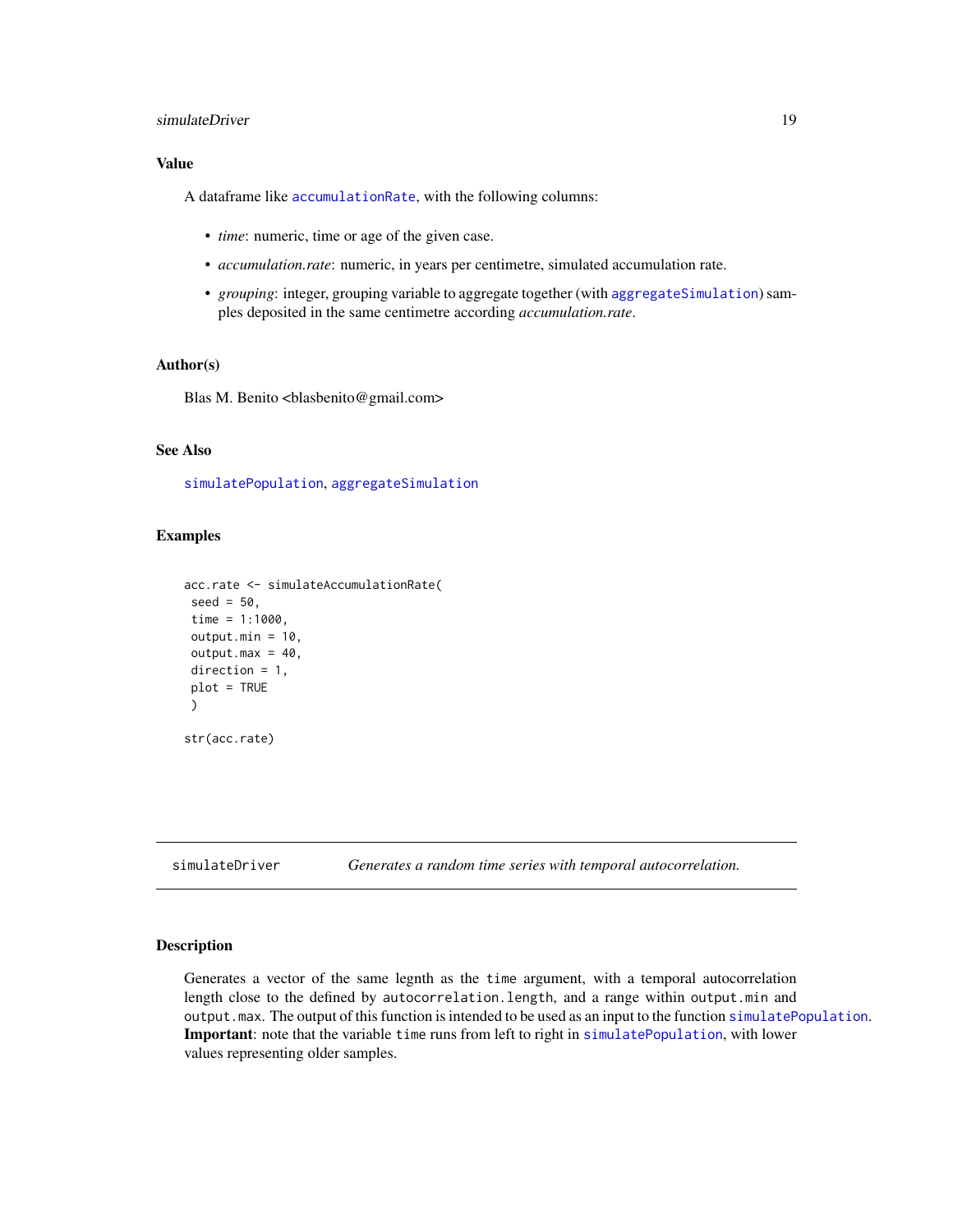# Usage

```
simulateDriver(
  random.seed = 30,
  time = 1:10000,autocorrelation.length = 100,
  output.min = 0,
  output.max = 100,rescale = TRUE
  \lambda
```
# Arguments

| random.seed            | integer, seed to be used by set. seed(). Default is 50.                                                                                                                                                                  |
|------------------------|--------------------------------------------------------------------------------------------------------------------------------------------------------------------------------------------------------------------------|
| time                   | integer, or numeric vector of integers with constant intervals. If a single integer<br>is provided, a time sequence is generated from 1 to the given integer as $seq(1, 1)$<br><i>time, by = 1).</i> Default is 1:10000. |
| autocorrelation.length |                                                                                                                                                                                                                          |
|                        | integer, represents the length of the convolution filter to be used to impose a<br>particular temporal structure on the time series. Default is 100, equivalent to a<br>filter composed by a hundred of ones.            |
| output.min             | numeric, minimum value of the output time series. Used as input for rescale Vector.<br>Default is 0.                                                                                                                     |
| output.max             | numeric, maximum value of the output time series. Used as input for rescale Vector.<br>Default is 100.                                                                                                                   |
| rescale                | boolean. If FALSE, output min and output max are ignored, and the original<br>data range provided by rnorm is preserved. Default is TRUE.                                                                                |

# Details

It is recommended to use time vectors with a time step of 1 between consecutive values when the output is to be used as input for [simulatePopulation](#page-22-1), which considers annual time-steps while simulating virtual pollen curves. The initial random sequence of numers is generated by rnorm. Desired temporal autocorrelation are approximate, but deviation becomes higher if autocorrelation.length is larger than half the length of time. Consequently, the function limits autocorrelation.length to length(time)/2.

#### Value

A vector of the same length as time. Datasets [driverA](#page-6-1) and [driverB](#page-7-1) are outputs of this function.

# Author(s)

Blas M. Benito <br/> <br/>blasbenito@gmail.com>

# See Also

[rescaleVector](#page-16-1), [driverA](#page-6-1), [driverB](#page-7-1), [set.seed](#page-0-0)

<span id="page-19-0"></span>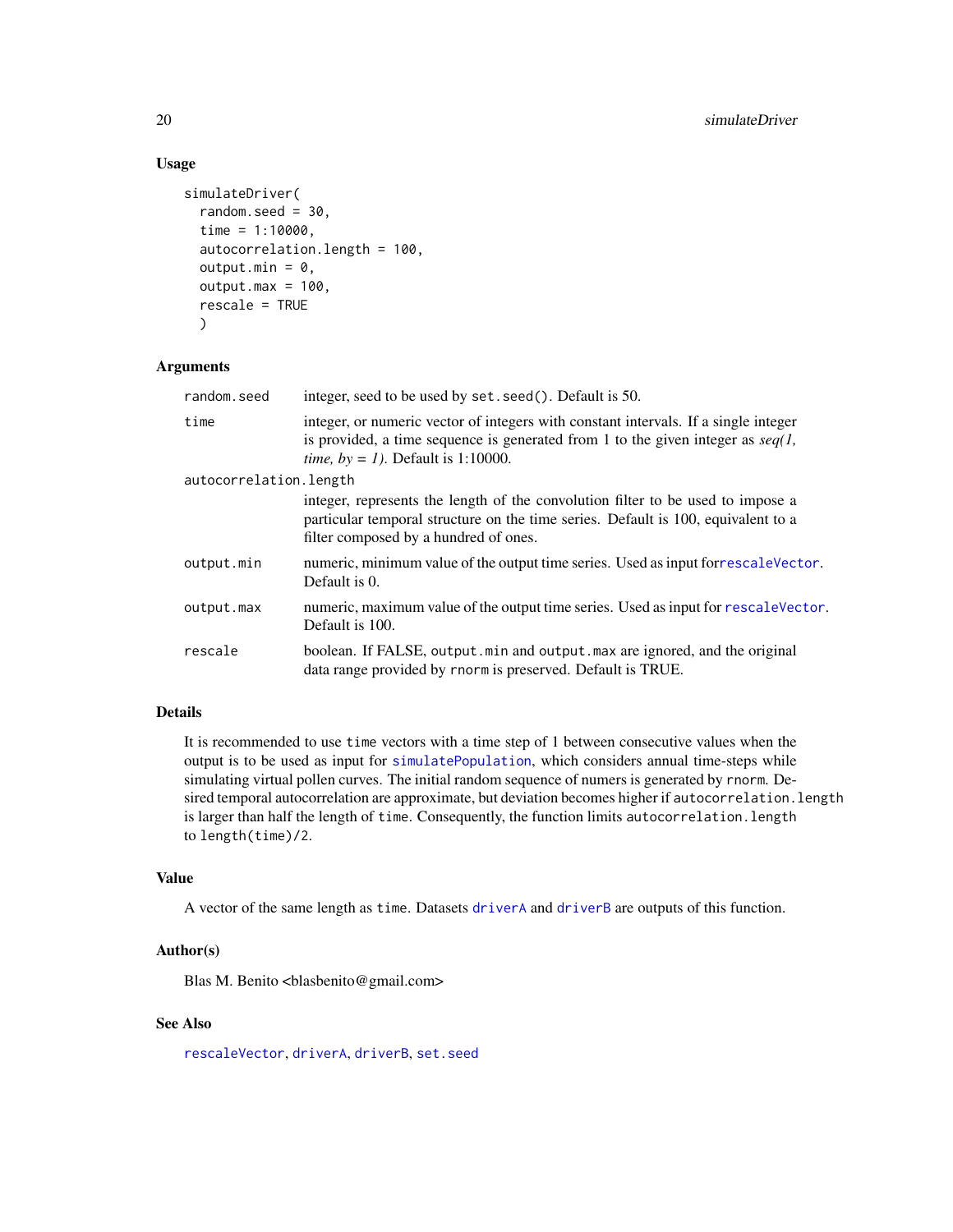# <span id="page-20-0"></span>simulateDriverS 21

## Examples

```
x <- simulateDriver(
  random.seed = 30,
  time = 1:10000,autocorrelation.length = 100,
  output.min = -10,
  output.max = 20,
  rescale = TRUE
  )
#plots output
plot(x, type = "l")#checks temporal autocorrelation
acf(x, lag.max = 300)
```
<span id="page-20-1"></span>simulateDriverS *Generates drivers for* [simulatePopulation](#page-22-1)*.*

# Description

Wrapper of simulateDriver to generate several drivers with different autocorrelation lengths, and return a long format dataframe to be used as input for [simulatePopulation](#page-22-1). It also produces a plot of the generated drivers. Important: note that the variable time runs from left to right, with lower values representing older samples.

#### Usage

```
simulateDriverS(
random.seeds=c(60, 120),
time=1:10000,
autocorrelation.lengths=c(200, 600),
output.min=c(0,0),
output.max=c(100, 100),
driver.names=c("A", "B"),
filename=NULL)
```
# Arguments

random. seeds vector of integers, seeds to be used by set. seed.

time integer, or numeric vector of integers with constant intervals. If a single integer is provided, a time sequence is generated from 0 to the given integer as *seq(0, time, by = 1)*. Default is 1:10000.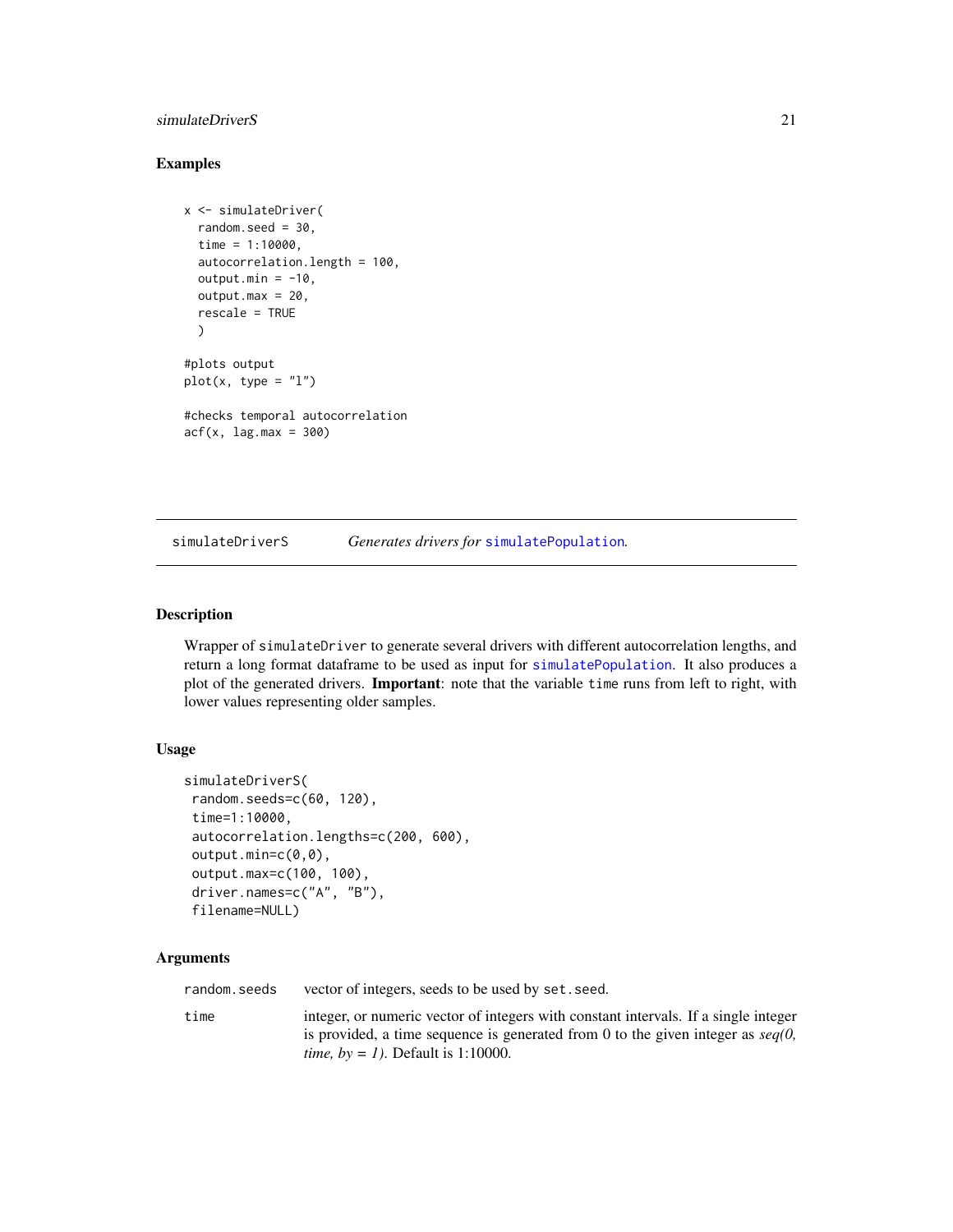<span id="page-21-0"></span>

| autocorrelation.lengths |                                                                                                                                                                                                                        |  |  |  |
|-------------------------|------------------------------------------------------------------------------------------------------------------------------------------------------------------------------------------------------------------------|--|--|--|
|                         | vector of integers, represents the lengths of the convolution filters to be used to<br>impose a particular temporal structure on each driver. Default is 100, equivalent<br>to a filter composed by a hundred of ones. |  |  |  |
| output.min              | numeric vector, minimum values of the output time series. Used as input for<br>rescale Vector. Default is 0.                                                                                                           |  |  |  |
| output.max              | numeric vector, maximum values of the output time series. Used as input for<br>rescaleVector. Default is 100.                                                                                                          |  |  |  |
| driver.names            | character vector, with labels to be used to identify the drivers.                                                                                                                                                      |  |  |  |
| filename                | character string, name of output pdf file. If NULL or empty, no pdf is produced.                                                                                                                                       |  |  |  |

#### Details

It is recommended to use time vectors with a time step of 1 between consecutive values when the output is to be used as input for [simulatePopulation](#page-22-1), which considers annual time-steps while simulating virtual pollen curves. Initial random sequence is generated by rnorm. Desired temporal autocorrelation are approximate, but deviation becomes higher if autocorrelation.length is larger than half the length of time. Consequently, the function limits autocorrelation.length to length(time)/2.

# Value

A long format dataframe (see dataset [drivers](#page-7-2)) with the following columns:

- *time*: integer.
- *driver*: character, values are A and B
- *autocorrelation.length*: numeric, default values are 200, 600, and 1800.
- *value*: numeric, value of the driver for the given *time*.

# Author(s)

Blas M. Benito <br/> <br/>blasbenito@gmail.com>

# See Also

[drivers](#page-7-2), [simulateDriver](#page-18-1), [simulatePopulation](#page-22-1), [drivers](#page-7-2)

# Examples

```
drivers <- simulateDriverS(
random.seeds=c(60, 120),
time=1:10000,
autocorrelation.lengths=c(200, 600),
output.min=c(0,0),
output.max=c(100, 100),
driver.names=c("A", "B"),
filename=NULL
)
```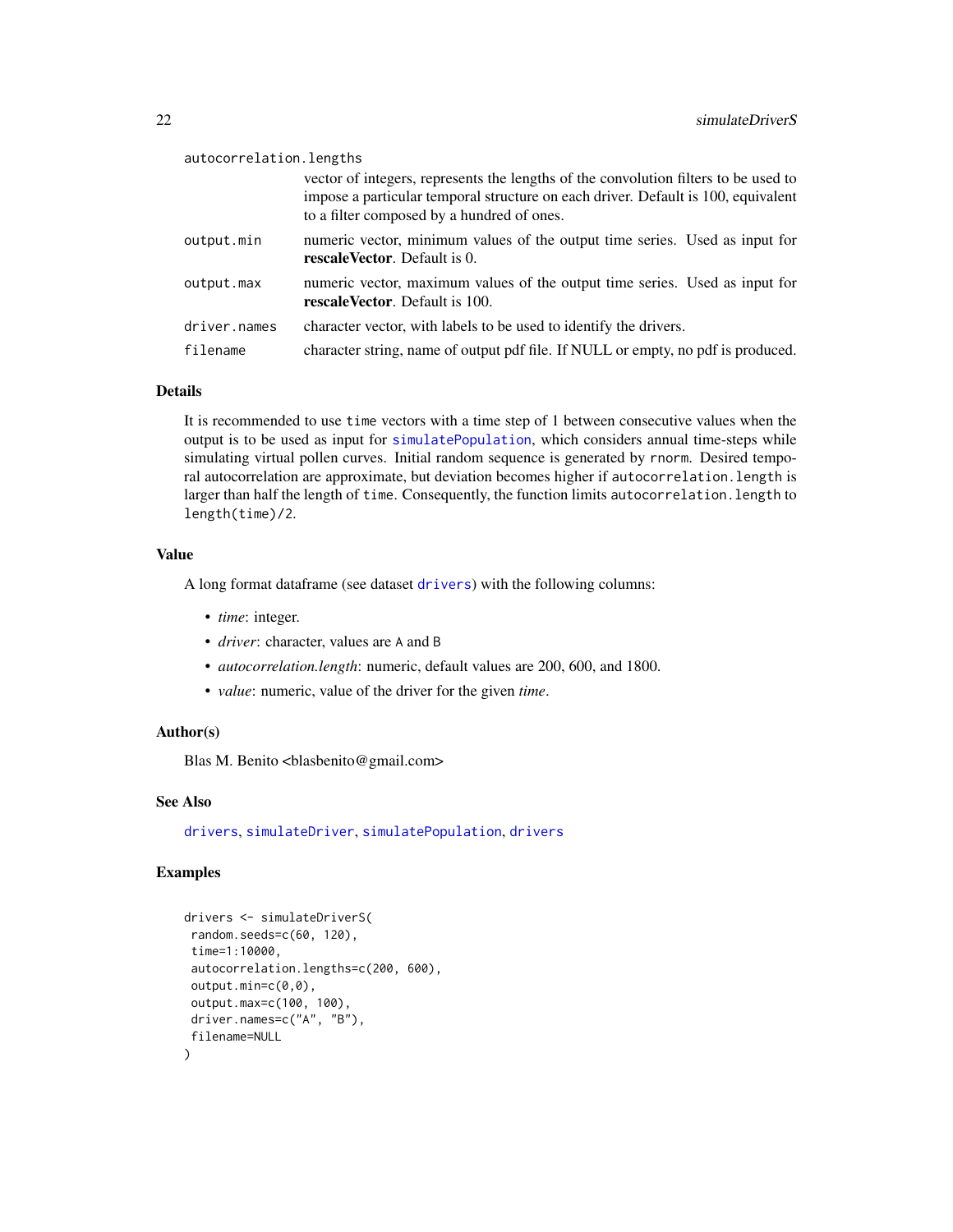<span id="page-22-0"></span>str(drivers)

<span id="page-22-1"></span>simulatePopulation *Simulates population dynamics for virtual species with different traits.*

#### **Description**

This function takes as input a dataframe of parameters defining virtual taxa produced by [parametersDataframe](#page-11-1) and [fixParametersTypes](#page-8-1), a driver or drivers generated with [simulateDriver](#page-18-1) or [simulateDriverS](#page-20-1), and simulates population dynamics for the given virtual taxa at yearly resolution for the time-length defined by the driver or drivers. **Important**: note that the variable time runs from left to right, with lower values representing older samples. The model relies on the following set of assumptions:

- The spatial structure of the population is not important to explain its pollen productivity. This is an operative assumption, to speed-up model execution.
- The environmental niche of the species follows a Gaussian distribution, characterized by a mean (niche optimum, also niche position) and a standard deviation (niche breadth or tolerance).
- Different drivers can have a different influence on the species dynamics, and that influence can be defined by the user by tuning the weights of each driver.
- Environmental suitability, expressed in the range [0, 1], is the result of an additive function of the species niches (normal function defined by the species' mean and standard deviation for each driver), the drivers' values, and the relative influence of each driver (driver weights).
- Pollen productivity is a function of the individual's biomass and environmental suitability, so under a hypothetical constant individual's biomass, its pollen production depends linearly on environmental suitability values.
- Effective fecundity is limited by environmental suitability. Low environmental suitability values limit recruitment, acting as an environmental filter. Therefore, even though the fecundity of the individuals is fixed by the fecundity parameter, the overall population fecundity is limited by environmental suitability.

#### Usage

```
simulatePopulation(
 parameters=NULL,
 species="all",
  driver.A=NULL,
  driver.B=NULL,
  drivers=NULL,
  burnin=TRUE
  )
```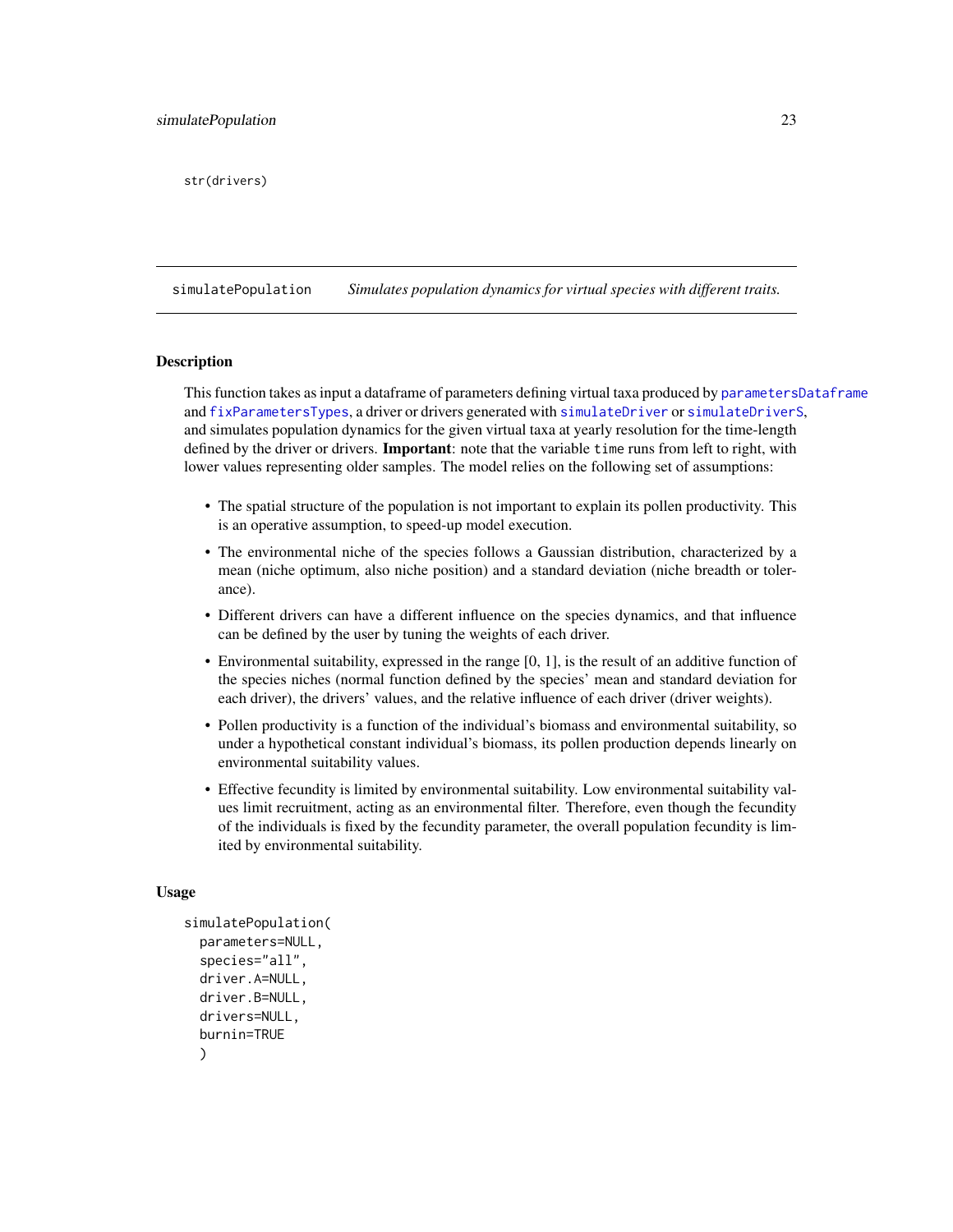#### <span id="page-23-0"></span>Arguments

| parameters | dataframe with parameters.                                                                                                                                                                          |
|------------|-----------------------------------------------------------------------------------------------------------------------------------------------------------------------------------------------------|
| species    | if "all" or "ALL", all species in "parameters" are simulated It also accepts a<br>vector of numbers representing the rows of the selected species, or a vector of<br>names of the selected species. |
| driver.A   | numeric vector with driver values. Typically produced by simulateDriver.                                                                                                                            |
| driver.B   | numeric vector with driver values. Typically produced by simulateDriver.<br>Must have same length as driver. A.                                                                                     |
| drivers    | dataframe with drivers produced by simulateDriverS. It should have the columns:                                                                                                                     |
|            | • <i>time</i> integer.                                                                                                                                                                              |
|            | • <i>driver</i> character, values are A and B                                                                                                                                                       |
|            | • <i>autocorrelation.length</i> numeric, values are 200, 600, and 1800.                                                                                                                             |
|            | • <i>value</i> numeric, value of the driver for the given <i>time</i> .                                                                                                                             |
| burnin     | boolean, generates a warming-up period for the population model of a length of<br>five times the maximum age of the virtual taxa.                                                                   |

#### Details

The model starts with a population of 100 individuals with random ages, in the range [1, maximum age], taken from a uniform distribution (all ages are equiprobable). For each environmental suitability value, including the burn-in period, the model performs the following operations:

- Aging: adds one year to the age of the individuals.
- Mortality due to senescence: individuals reaching the maximum age are removed from the simulation.
- Local extinction and immigration: If the number of individuals drops to zero, the population is replaced by a "seed bank" of #' 100 individuals with age zero, and the simulation jumps to step 7.. This is intended to simulate the arrival of seeds from nearby regions, and will only lead to population growth if environmental suitability is higher than zero.
- Plant growth: Applies a plant growth equation to compute the biomass of every individual.
- Carrying capacity: If maximum population biomass is reached, individuals are iteratively selected for removal according to a mortality risk curve computed by the equation  $P_m$  =  $1 - sqrt(a/A)$ , were *Pm* is the probability of mortality, *a* is the age of the given individual, and *A* is the maximum age reached by the virtual taxa. This curve gives removal preference to younger individuals, matching observed patterns in natural populations.
- Pollen productivity: In each time step the model computes the pollen productivity (in relative values) of the population using the equation  $P_t = \sum x_{it} \times max(S_t, B)$ , where *t* is time (a given simulation time step), *P* is the pollen productivity of the population at a given time, *x\_i* represents the biomass of every adult individual, *S* is the environmental suitability at the given time, *B* is the contribution of biomass to pollen productivity regardless of environmental suitability (*pollen.control* parameter in the simulation, 0 by default). If *B* equals 1, *P* is equal to the total biomass sum of the adult population, regardless of the environmental suitability. If *B* equals 0, pollen productivity depends entirely on environmental suitability values.
- Reproduction: Generates as many seeds as reproductive individuals are available multiplied by the maximum fecundity and the environmental suitability of the given time.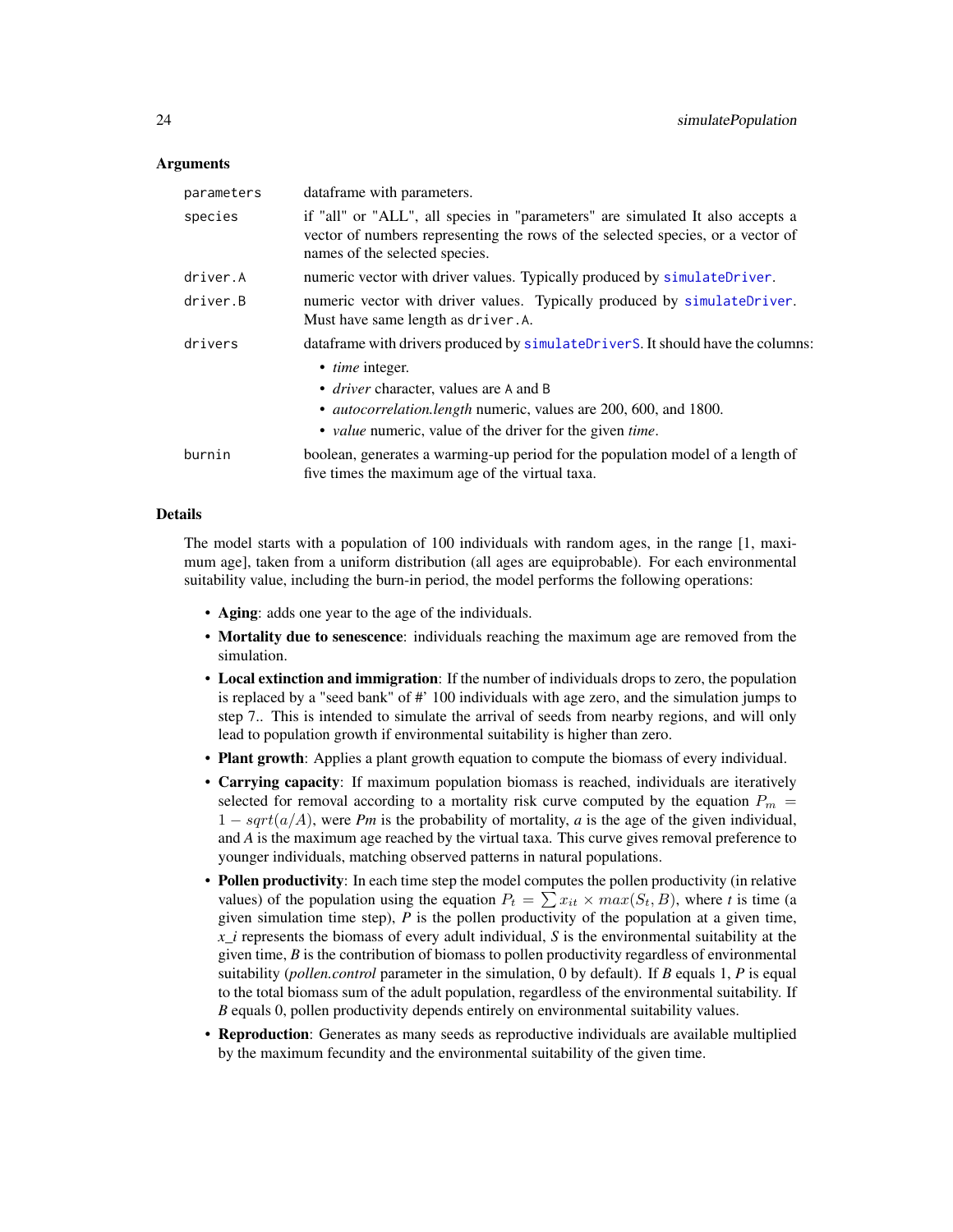#### <span id="page-24-0"></span>simulatePopulation 25

The model returns a table with climatic suitability, pollen production, and population size (reproductive individuals only) per simulation year. Figure 10 shows the results of the population model when applied to the example virtual species.

#### Value

A list of dataframes, each one of them with the results of one simulation. The dataset [simulation](#page-25-1) exemplifies the output of this function. Each dataframe in the output list has the columns:

- *Time* integer, ages in years. Negative ages indicate the burn-in period.
- *Pollen* numeric, pollen counts
- *Population.mature* numeric, number of mature individuals.
- *Population.immatre* numeric, number of immature individuals.
- *Population.viable.seeds* numeric, number of viable seeds generated each year.
- *Suitability* numeric, environmental suitability computed from the driver by the normal function/s defining the taxon niche.
- *Biomass.total* numeric, overall biomass of the population.
- *Biomass.mature* numeric, sum of biomass of mature individuals.
- *Biomass.immature* numeric, sum of biomass of immature individuals.
- *Mortality.mature* numeric, number of mature individuals dead each year.
- *Mortality.immature* numeric, same as above for immature individuals.
- *Driver.A* numeric, values of driver A.
- *Driver.B* numeric, values of driver B, if available, and NA otherwise.
- *Period* qualitative, with value "Burn-in" for burn-in period, and "Simulation" otherwise.

#### Author(s)

Blas M. Benito <br/> <br/>blasbenito@gmail.com>

### See Also

[parametersDataframe](#page-11-1), [fixParametersTypes](#page-8-1), [plotSimulation](#page-14-1)

# Examples

```
#getting data
data(parameters)
data(driverA)
#simulating population dynamics
# of first taxon in parameters
# for first 500 values of driverA
sim.output <- simulatePopulation(
parameters=parameters[1,],
driver.A=driverA[1:500]
 \mathcal{L}
```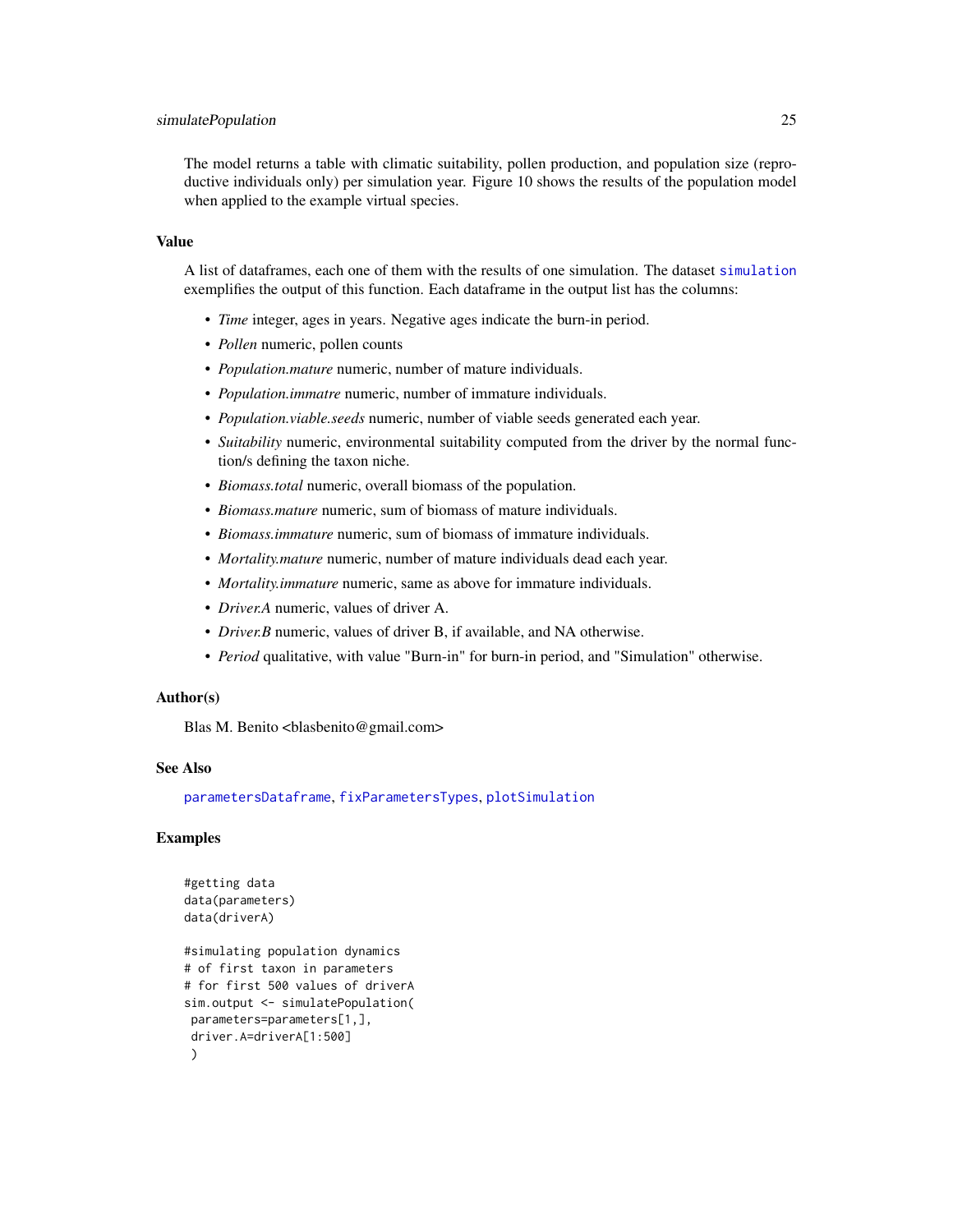```
#checking output
str(sim.output)
```
<span id="page-25-1"></span>simulation *List with simulation outputs for all virtual taxa in* [parameters](#page-9-1)*.*

# Description

A list of dataframes with 4 slots, output of [simulatePopulation](#page-22-1), taking [parameters](#page-9-1) and [drivers](#page-7-2) as inputs. Each dataframe in the list has the following columns:

#### Usage

data(simulation)

#### Format

List with 4 dataframes with outputs of [simulatePopulation](#page-22-1).

#### **Details**

- *Time*: integer, ages in years. Negative ages indicate the burn-in period.
- *Pollen*: numeric, pollen counts
- *Population.mature*: numeric, number of mature individuals.
- *Population.immatre*: numeric, number of immature individuals.
- *Population.viable.seeds*: numeric, number of viable seeds generated each year.
- *Suitability*: numeric, environmental suitability computed from the driver by the normal function/s defining the taxon niche.
- *Biomass.total*: numeric, overall biomass of the population.
- *Biomass.mature*: numeric, sum of biomass of mature individuals.
- *Biomass.immature*: numeric, sum of biomass of immature individuals.
- *Mortality.mature*: numeric, number of mature individuals dead each year.
- *Mortality.immature*: numeric, same as above for immature individuals.
- *Driver.A*: numeric, values of driver A.
- *Driver.B*: numeric, values of driver B, if available, and NA otherwise.
- *Period*: qualitative, with value "Burn-in" for burn-in period, and "Simulation" otherwise.

#### Author(s)

Blas M. Benito <br/> <br/>blasbenito@gmail.com>

#### See Also

[simulatePopulation](#page-22-1), [plotSimulation](#page-14-1)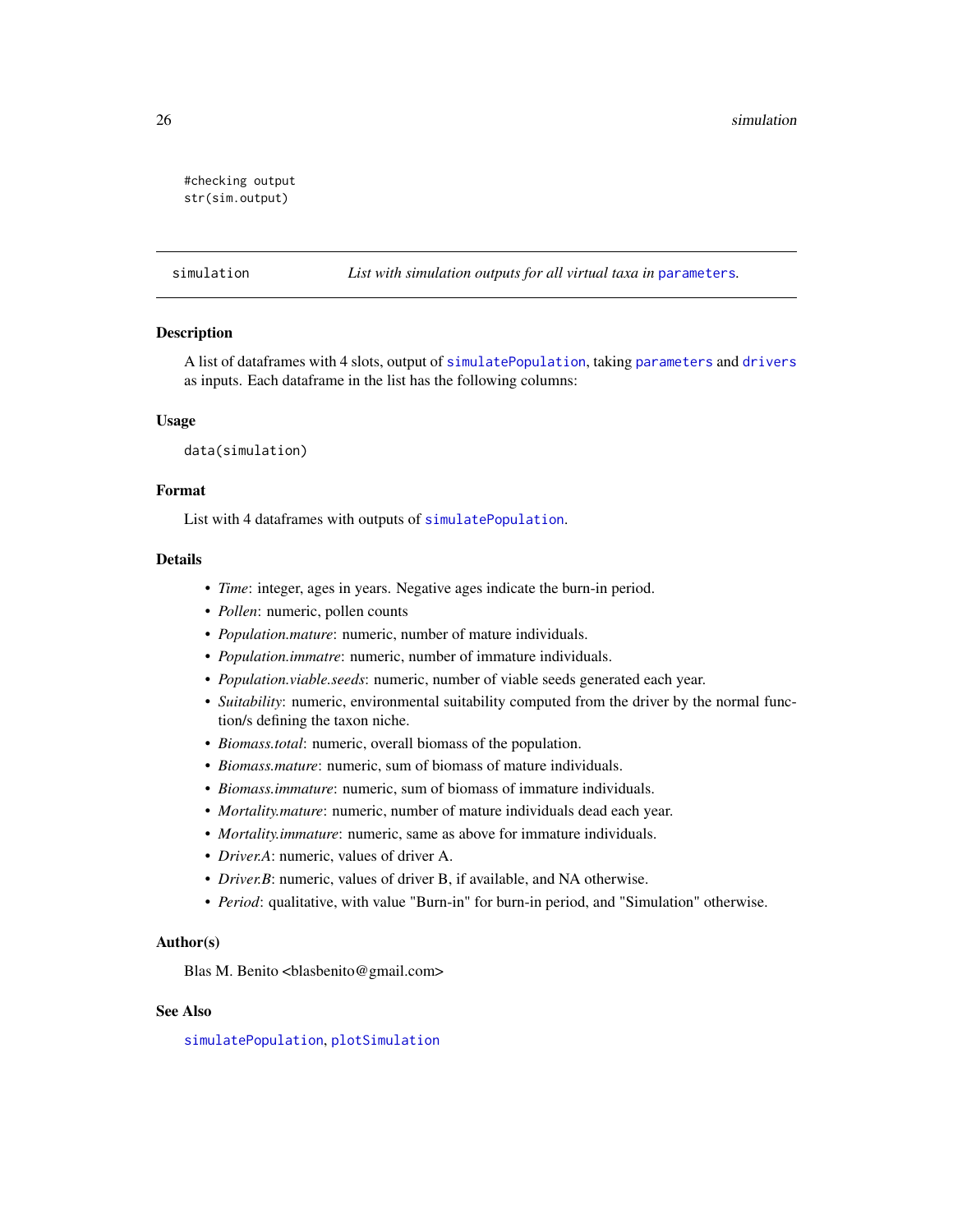<span id="page-26-0"></span>

# Description

Takes the output of [aggregateSimulation](#page-3-1), and interpolates it into a regular time grid.

#### Usage

```
toRegularTime(
  x = NULL,time.column = "Time",
  interpolation.interval = NULL,
  column.to.interpolate = c("Suitability","Driver.A",
                              "Pollen")
  )
```
#### Arguments

| X                      | list of data frames (generally the output of aggregate Simulation) or single<br>dataframe with irregular time series. |
|------------------------|-----------------------------------------------------------------------------------------------------------------------|
| time.column            | character string, default value is "Time".                                                                            |
| interpolation.interval |                                                                                                                       |
|                        | integer, in years, time length encompassed by each sample.                                                            |
| columns.to.interpolate |                                                                                                                       |
|                        | character string or character vector, columns of simulation output to be inter-                                       |
|                        | polated. Any subset of: "Pollen", "Population.mature", "Population.immature",                                         |
|                        | "Population.viable.seeds", "Suitability", "Biomass.total", "Biomass.mature", "Biomass.immature",                      |

#### Details

This function fits a [loess](#page-0-0) model of the form  $y \sim x$ , where y is any column given by columns. to. interpolate and x is the column given by the time.column argument. The model is used to interpolate column y on a regular time series of intervals equal to interpolation.interval. If x is a matrix-like list returned by [aggregateSimulation](#page-3-1) (on results of [simulateAccumulationRate](#page-17-1) and [simulatePopulation](#page-22-1)), the first column of the matrix will already have a regular time column, and therefore nothing will be done with this column of the list.

"Mortality.mature", "Mortality.immature", "Driver.A", "Driver.B".

# Value

If x is a list of dataframes, the function returns a list with the same structure as the input list. If  $x$ is a dataframe, the function returns a dataframe. In any case, output dataframes have the columns "Time" (now regular), and any column listed in columns.to.interpolate. Important: as in the input data, the time column of the output data has lower time for oldest samples and higher time for newest samples.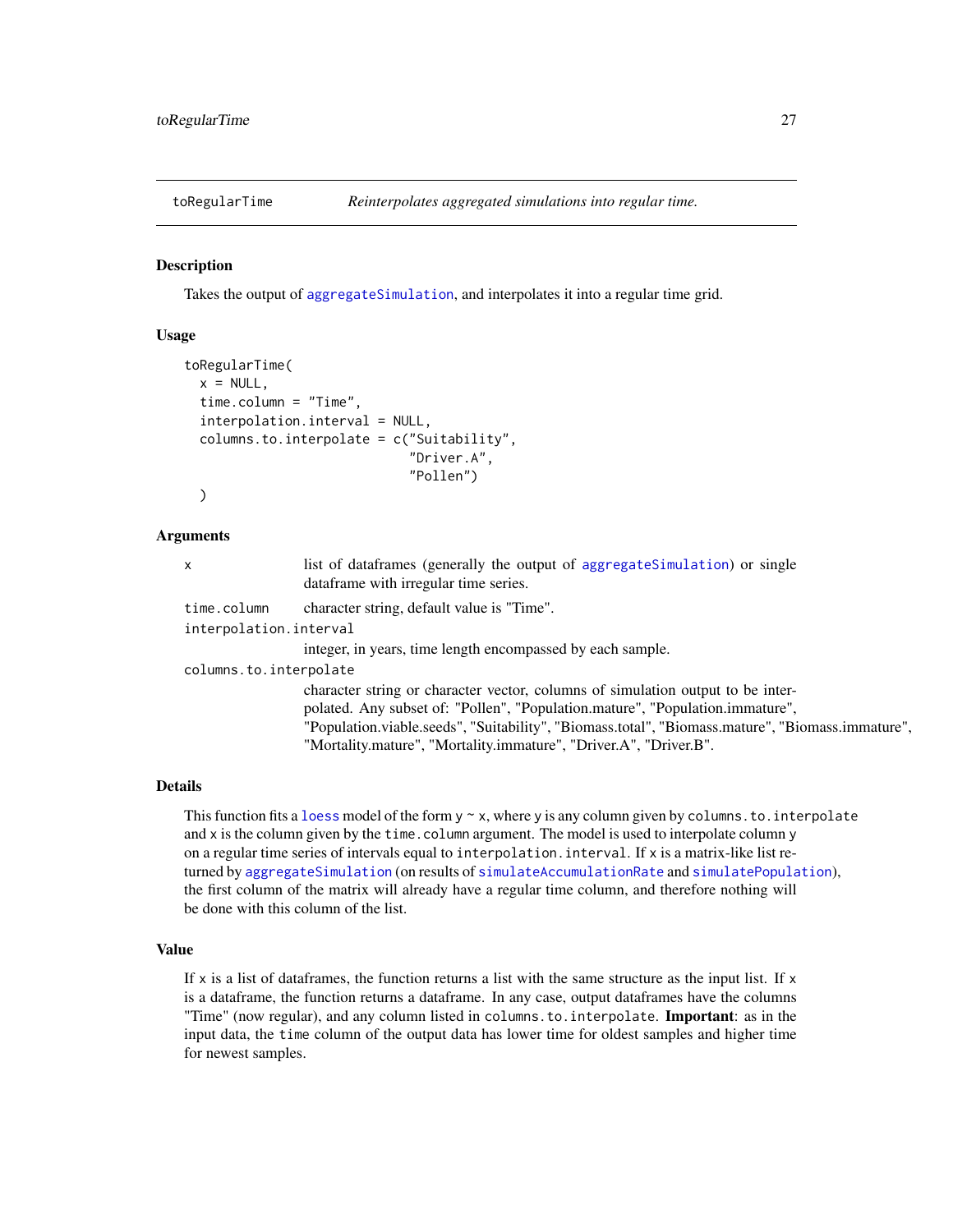#### <span id="page-27-0"></span>Author(s)

Blas M. Benito <br/> <br/>blasbenito@gmail.com>

# See Also

[simulateAccumulationRate](#page-17-1), [aggregateSimulation](#page-3-1)

# Examples

```
## Not run:
#getting example data
data(simulation)
data(accumulationRate)
#aggregating first simulation outcome
sim.output.aggregated <- aggregateSimulation(
simulation.output = simulation[1],
accumulation.rate = accumulationRate,
sampling.intervals = c(2,6))
#to regular time
sim.output.aggregated <- toRegularTime(
x=sim.output.aggregated,
time.column ="Time",
interpolation.interval = 10,
columns.to.interpolate = c("Suitability", "Pollen")
\lambda#comparing simulations
par(mfrow = c(3,1))#notice the subsetting of the given column of the input list
plot(sim.output.aggregated[[1,1]]$Time,
    sim.output.aggregated[[1,1]]$Pollen,
    type = "1",
   xlim = c(500, 1000),
   main = "Annual"
)
plot(sim.output.aggregated[[1,2]]$Time,
   sim.output.aggregated[[1,2]]$Pollen,
    type = "1",xlim = c(500, 1000),
   main = "2cm"\mathcal{L}plot(sim.output.aggregated[[1,3]]$Time,
    sim.output.aggregated[[1,3]]$Pollen,
    type = "l",
   xlim = c(500, 1000),
    main = "6cm"\mathcal{L}
```
#check differences in nrow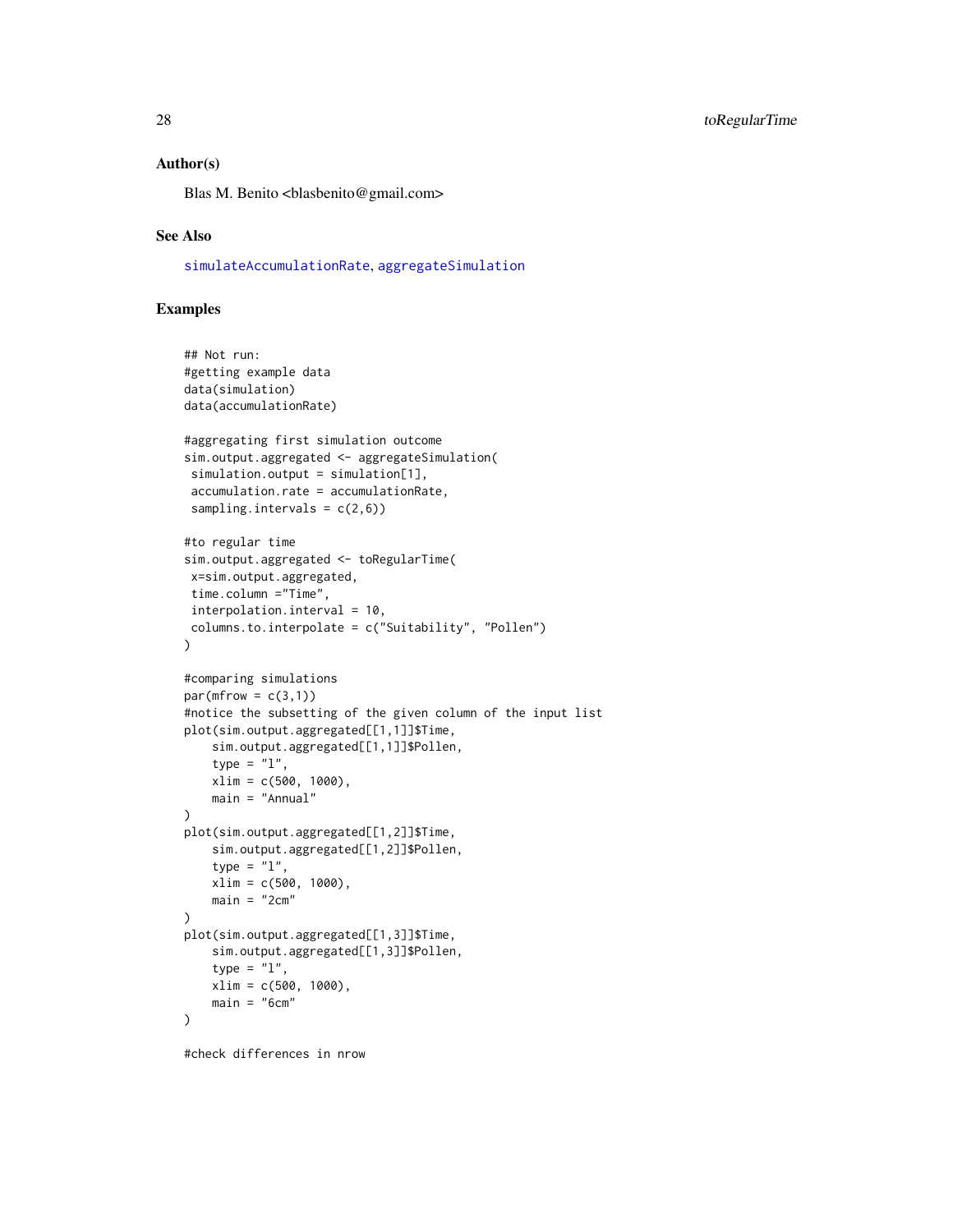# toRegularTime 29

```
nrow(sim.output.aggregated[[1,1]]) #original data
nrow(sim.output.aggregated[[1,2]]) #2cm
nrow(sim.output.aggregated[[1,3]]) #6cm intervals
```
## End(Not run)